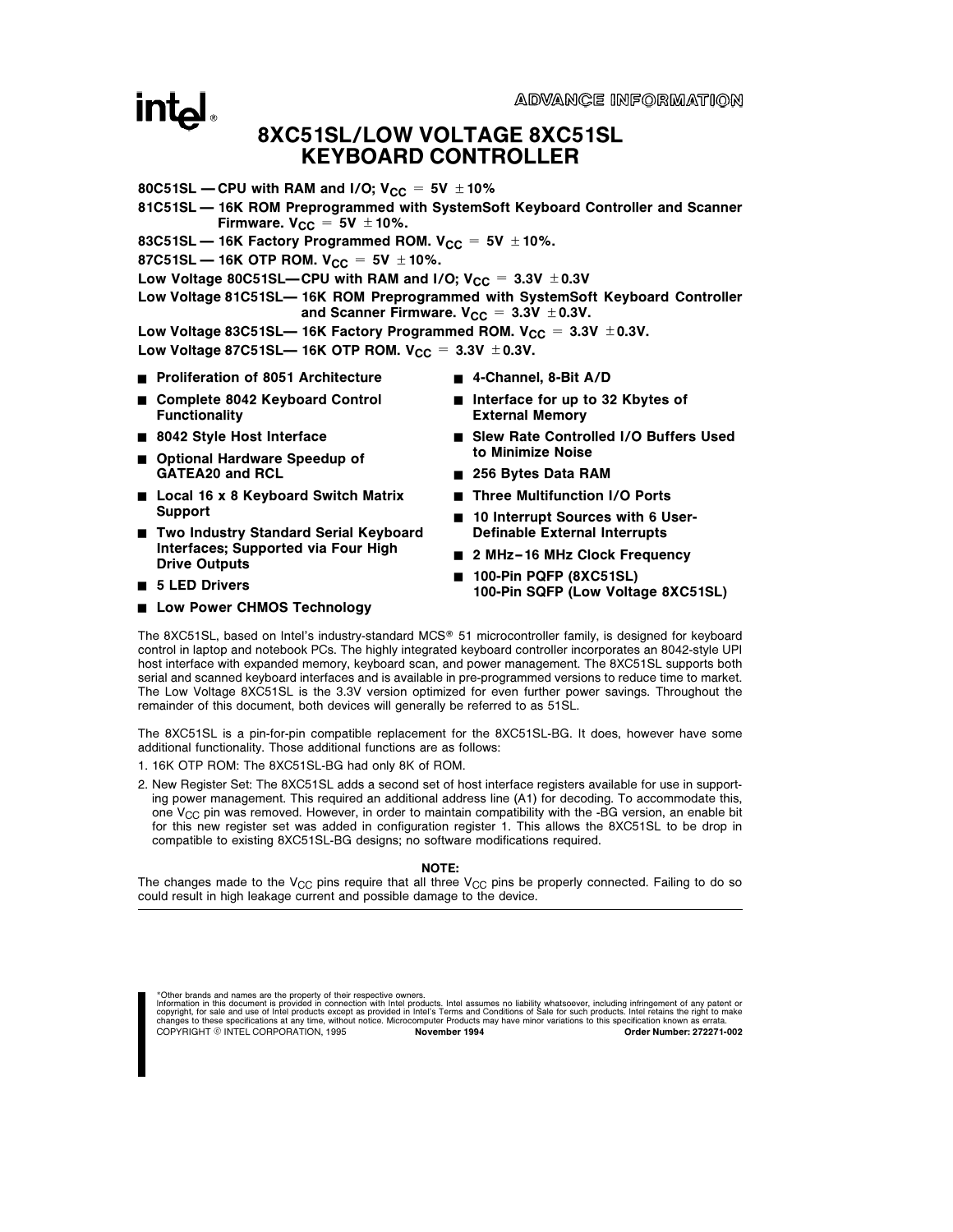



Figure 1. Block Diagram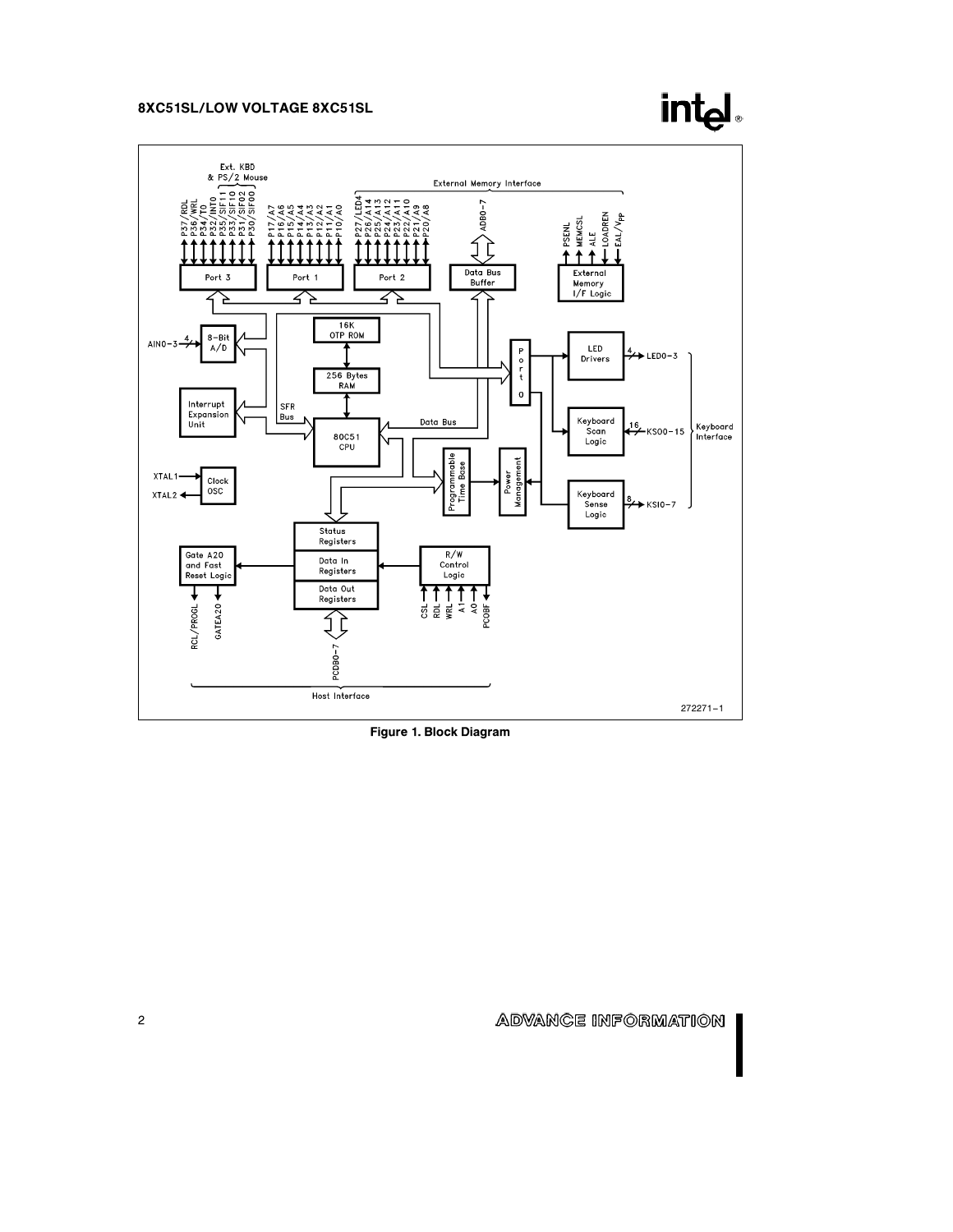#### 8XC51SL/LOW VOLTAGE 8XC51SL



Figure 2. Connection Diagram (PQFP and SQFP)

### PACKAGES

| Part                | <b>Prefix</b> | Suffix | <b>Package Type</b> |
|---------------------|---------------|--------|---------------------|
| 8XC51SL             | KU            | AH     | 100-Pin POFP        |
| Low Voltage 8XC51SL | <b>SB</b>     | AL     | 100-Pin SQFP        |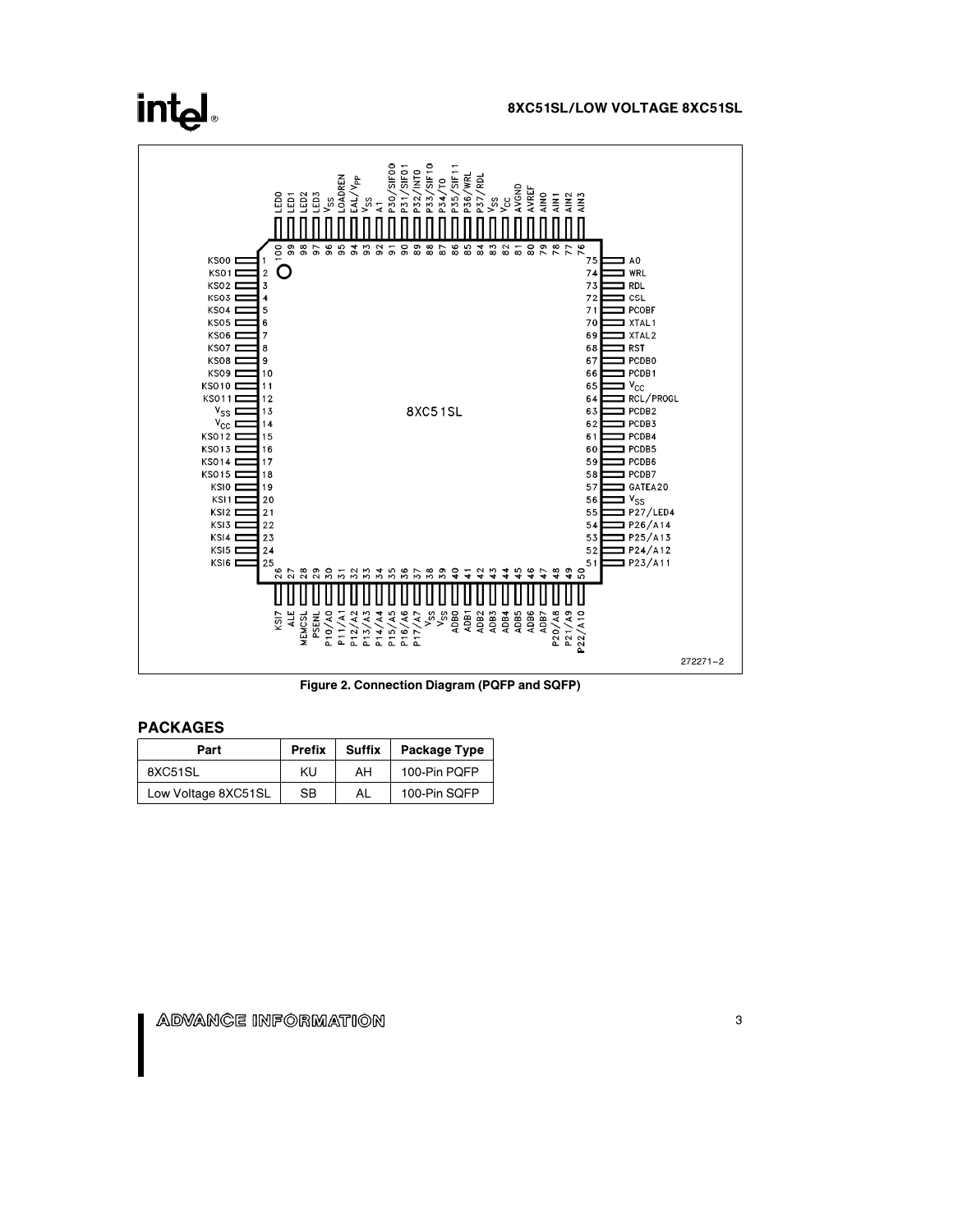

## PIN DESCRIPTIONS

|                                  |                | <b>Table 1. Pin Descriptions</b>                                                                                                                                                                                                                                                                                                                                                                                                                  |
|----------------------------------|----------------|---------------------------------------------------------------------------------------------------------------------------------------------------------------------------------------------------------------------------------------------------------------------------------------------------------------------------------------------------------------------------------------------------------------------------------------------------|
| Symbol                           | Type           | <b>Description</b>                                                                                                                                                                                                                                                                                                                                                                                                                                |
| V <sub>SS</sub>                  |                | Circuit ground potential.                                                                                                                                                                                                                                                                                                                                                                                                                         |
| $\rm v_{\rm CC}$                 |                | Supply voltage during normal, Idle, and Power-Down operation; nominally $+5V$<br>$\pm$ 10% for 8XC51SL, $+3.3V \pm 0.3V$ for Low Voltage 8XC51SL.                                                                                                                                                                                                                                                                                                 |
| PCDB0-7                          | 1/O            | Host interface data bus. An 8-bit bidirectional port for data transfers between the<br>host processor and the keyboard controller.                                                                                                                                                                                                                                                                                                                |
| WRL                              | T              | The active-low, host-interface write signal.                                                                                                                                                                                                                                                                                                                                                                                                      |
| <b>RDL</b>                       | T              | The active-low, host-interface read signal.                                                                                                                                                                                                                                                                                                                                                                                                       |
| CSL                              | T              | The active-low, host-interface chip select.                                                                                                                                                                                                                                                                                                                                                                                                       |
| $A0 - A1$                        | $\overline{1}$ | Host-Interface Address select inputs.                                                                                                                                                                                                                                                                                                                                                                                                             |
| <b>PCOBF</b>                     | O              | The active-high, host-interface Output Buffer Full interrupt.                                                                                                                                                                                                                                                                                                                                                                                     |
| GATEA20                          | O              | Gate A20 control signal output.                                                                                                                                                                                                                                                                                                                                                                                                                   |
| RCL/PROGL                        | O              | Host reset—active low. This pin is also the program pulse input during EPROM<br>programming.                                                                                                                                                                                                                                                                                                                                                      |
| $LED0-3$                         | O              | LED output drivers.                                                                                                                                                                                                                                                                                                                                                                                                                               |
| <b>KSI0-7</b>                    | T              | Keyboard input scan lines (input Port 0). Schmitt inputs with 5K-20K pull-up<br>resistors.                                                                                                                                                                                                                                                                                                                                                        |
| KSO0-15                          | O              | Keyboard output scan lines.                                                                                                                                                                                                                                                                                                                                                                                                                       |
| PORT 1<br>P10/A0-<br>P17/A7      | 1/O            | Port 1 is a general-purpose, 8-bit bidirectional port with internal pull-ups. It also<br>supports the following user-selectable functions:<br>P10-P16 are available for connection to dedicated keyboard inputs. A0-A7 output<br>the low-order address byte (refer to LOADREN signal).                                                                                                                                                            |
| <b>LOADREN</b>                   | $\mathbf{I}$   | Low address enable. When set high, address bits A0-A7 are output on P10-P17.                                                                                                                                                                                                                                                                                                                                                                      |
| PORT2<br>P20-6/A8-14<br>P27/LED4 | 1/O            | Port 2 is a general-purpose, 8-bit bidirectional port with internal pull-ups on P20-6/<br>A8-14. It also supports the following user-selectable functions:<br>P20-6/A8-14 output the high-order address byte.<br>P27/LED4 is available as a fifth LED output driver (by writing to the port bit 7).                                                                                                                                               |
| PORT <sub>3</sub><br>P30/SIF00   | 1/O            | Port 3 is a general-purpose, 8-bit bidirectional port. P32/INT0, P34/T0, P36/WRL,<br>and P37/RDL have internal pull-ups. P30/SIF00, P31/SIF01, P33/SIF10, and<br>P35/SIF11 are high-drive open-drain outputs. It also supports the following user-<br>selectable functions:<br>A high-drive, open-drain output to support an external serial keyboard interface<br>(typically CLK); RXD (8051 UART serial input port); SIF0INTL (serial interface |
| P31/SIF01                        |                | interrupt 0).<br>A high-drive, open-drain output to support an external serial keyboard interface<br>(typically DATA); TXD (8051 UART serial output port).                                                                                                                                                                                                                                                                                        |
| P32/INT0<br>P33/SIF10            |                | INTOL (external interrupt 0).<br>A high-drive, open-drain output to support an external serial keyboard interface<br>(typically mouse CLK); SIF1INTL (external interrupt 1).                                                                                                                                                                                                                                                                      |
| P34/T0                           |                | AUXOBF1 (output buffer full-mouse support); T0 (Timer/Counter 0 external<br>input).                                                                                                                                                                                                                                                                                                                                                               |
| P35/SIF11                        |                | A high-drive, open-drain output to support an external serial keyboard interface<br>(typically mouse DATA); T1 (Timer/Counter 1 external input).                                                                                                                                                                                                                                                                                                  |
| P36/WRL<br>P37/RDL               |                | WRL (external data memory write strobe); inactive at addresses 7FF0-7FFFH.<br>AUXOBF2 (output buffer full interrupt); INT2L (external interrupt); RDL (external<br>data memory read strobe); inactive at addresses 7FF0-FFFFH.                                                                                                                                                                                                                    |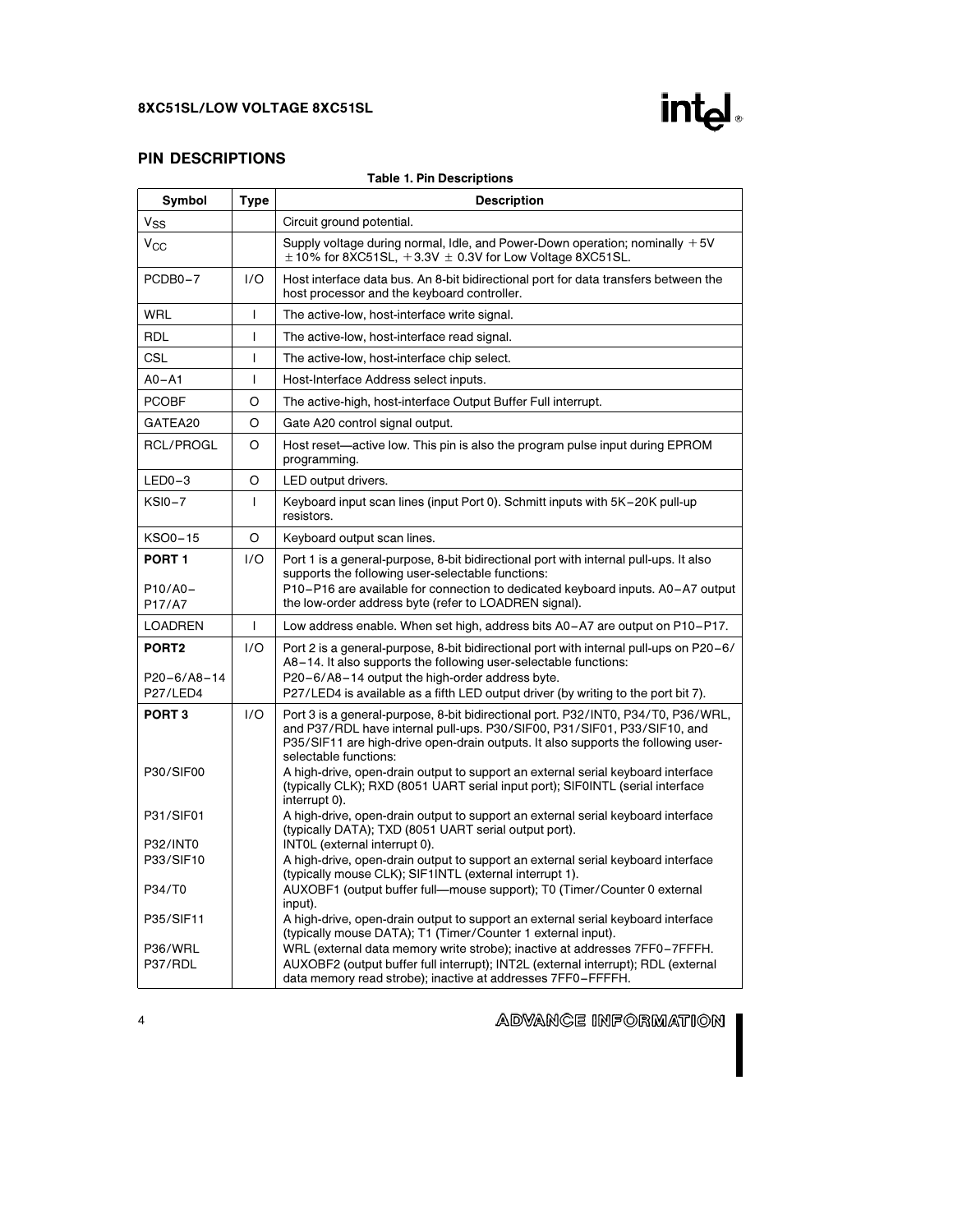## PIN DESCRIPTIONS (Continued)

| Symbol              | <b>Type</b> | <b>Description</b>                                                                                                                                                                                                                                                                                                                                                                                               |
|---------------------|-------------|------------------------------------------------------------------------------------------------------------------------------------------------------------------------------------------------------------------------------------------------------------------------------------------------------------------------------------------------------------------------------------------------------------------|
| XTAL <sub>1</sub>   |             | Input to the on-chip oscillator.                                                                                                                                                                                                                                                                                                                                                                                 |
| XTAL <sub>2</sub>   | O           | Output from the on-chip oscillator.                                                                                                                                                                                                                                                                                                                                                                              |
| <b>AVGND</b>        |             | Analog ground potential.                                                                                                                                                                                                                                                                                                                                                                                         |
| <b>AVREF</b>        |             | Analog supply voltage; nominally $+5V \pm 10\%$ for 8XC51SL, $+3.3V \pm 0.3V$ for Low<br>Voltage 8XC51SL.                                                                                                                                                                                                                                                                                                        |
| $AlNO-3$            | L           | A/D Analog input channels.                                                                                                                                                                                                                                                                                                                                                                                       |
| $ADB0-7$            | 1/O         | External address/data bus. Multiplexes the low-address byte and data during external<br>memory accesses.                                                                                                                                                                                                                                                                                                         |
| EAL/V <sub>PP</sub> |             | External address input. When held high, the 51SL CPU executes out of internal Program<br>Memory unless the program counter exceeds 3FFFH. When held low, the 51SL CPU<br>always executes out of external memory. EAL is latched on the falling edge of RST. This<br>pin also receives the programming supply voltage (V <sub>PP</sub> ) during EPROM programming.                                                |
| <b>ALE</b>          | $\Omega$    | Address Latch Enable output pulse latches the low address byte during external<br>memory access. ALE is output at a constant rate of $\frac{1}{6}$ the oscillator frequency, whether<br>or not there are accesses to external memory. One ALE pulse is skipped during the<br>execution of a MOVX instruction. ALE is disabled during Idle mode and can also be<br>disabled via Configuration register 1 control. |
| <b>PSENL</b>        | O           | Program Store Enable is the read strobe to external program memory. PSENL is<br>qualified with RDL and A15 for use with an external Flash memory. PSENL is not active<br>when the device executes out of internal program memory.                                                                                                                                                                                |
| <b>MEMCSL</b>       | 1/O         | External Memory Chip Select for code space address 4000H and above, when EAL is<br>inactive (i.e., high). For EAL low, MEMCSL is active. Goes inactive during Idle mode and<br>Power-Down mode. If external memory interfacing is not required, MEMCSL can be<br>configured as a general purpose I/O (controlled via Configuration register 1).                                                                  |
| <b>RST</b>          |             | Resets the keyboard controller. Hold RST high for two machine cycles.                                                                                                                                                                                                                                                                                                                                            |

#### Table 1. Pin Descriptions (Continued)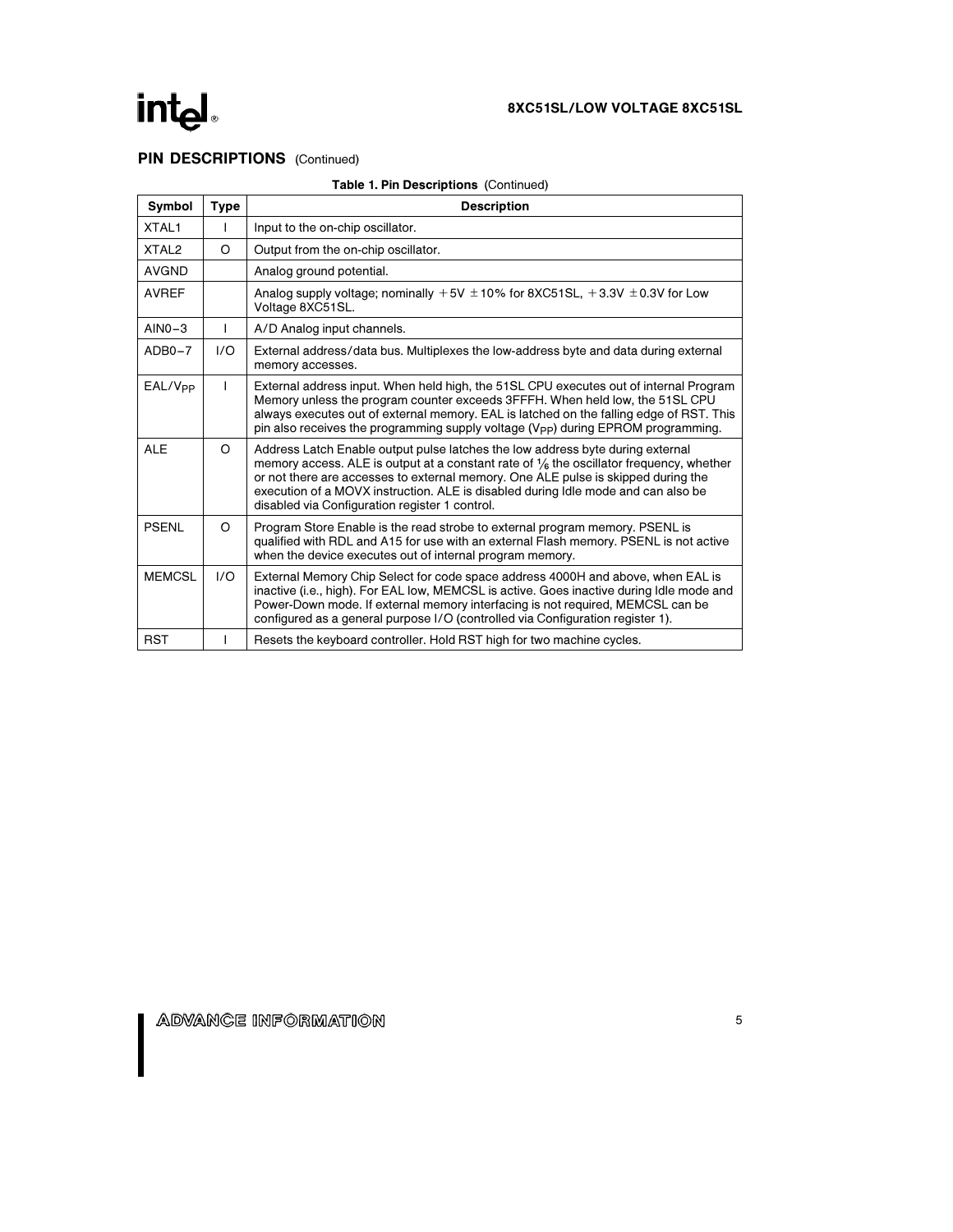

| <b>Table 2. Pin Characteristics</b> |                   |         |           |               |                |  |
|-------------------------------------|-------------------|---------|-----------|---------------|----------------|--|
| Pin No.                             | <b>Pin Name</b>   | Type    | Term      | Reset         | <b>PD Mode</b> |  |
| 1                                   | KSO <sub>0</sub>  | O       | OD        | TRI           | <b>HOLD</b>    |  |
| $\overline{c}$                      | KSO1              | $\circ$ | OD        | TRI           | <b>HOLD</b>    |  |
| 3                                   | KSO <sub>2</sub>  | $\circ$ | OD        | <b>TRI</b>    | <b>HOLD</b>    |  |
| 4                                   | KSO3              | $\circ$ | OD        | TRI           | <b>HOLD</b>    |  |
| 5                                   | KSO4              | $\circ$ | OD        | TRI           | <b>HOLD</b>    |  |
| 6                                   | KSO <sub>5</sub>  | O       | OD        | TRI           | <b>HOLD</b>    |  |
| $\overline{7}$                      | KSO6              | $\circ$ | OD        | TRI           | <b>HOLD</b>    |  |
| 8                                   | KSO7              | O       | OD        | TRI           | <b>HOLD</b>    |  |
| 9                                   | KSO8              | O       | OD        | TRI           | <b>HOLD</b>    |  |
| 10                                  | KSO <sub>9</sub>  | $\circ$ | OD        | TRI           | <b>HOLD</b>    |  |
| 11                                  | <b>KSO10</b>      | O       | OD        | <b>TRI</b>    | <b>HOLD</b>    |  |
| 12                                  | <b>KSO11</b>      | O       | OD        | TRI           | <b>HOLD</b>    |  |
| 13                                  | $V_{SS}$          |         |           |               |                |  |
| 14                                  | $V_{\rm CC}$      |         |           |               |                |  |
| 15                                  | <b>KSO12</b>      | O       | OD        | TRI           | <b>HOLD</b>    |  |
| 16                                  | KSO <sub>13</sub> | $\circ$ | OD        | TRI           | <b>HOLD</b>    |  |
| 17                                  | <b>KSO14</b>      | O       | OD        | TRI           | <b>HOLD</b>    |  |
| 18                                  | <b>KSO15</b>      | O       | <b>OD</b> | L             | <b>HOLD</b>    |  |
| 19                                  | KSI0              | L       | 5K-20K PU |               | NC.            |  |
| 20                                  | KSI1              | I       | 5K-20K PU |               | NC.            |  |
| 21                                  | KS <sub>I2</sub>  | T       | 5K-20K PU |               | <b>NC</b>      |  |
| 22                                  | KS <sub>I3</sub>  | T       | 5K-20K PU |               | <b>NC</b>      |  |
| 23                                  | KSI4              | T       | 5K-20K PU |               | <b>NC</b>      |  |
| 24                                  | KS <sub>I5</sub>  | T       | 5K-20K PU |               | <b>NC</b>      |  |
| 25                                  | KS <sub>I6</sub>  | I       | 5K-20K PU |               | <b>NC</b>      |  |
| 26                                  | KSI7              | L       | 5K-20K PU |               | <b>NC</b>      |  |
| 27                                  | <b>ALE</b>        | $\circ$ |           | L             | L              |  |
| 28                                  | <b>MEMCSL</b>     | $\circ$ |           | $L$ (EAL = 0) | н              |  |
| 29                                  | <b>PSENL</b>      | $\circ$ |           | L             | L              |  |
| 30                                  | P10/A0            | I/O     | PU        | <b>WH</b>     | <b>HOLD</b>    |  |
| 31                                  | P11/A1            | 1/O     | PU        | <b>WH</b>     | <b>HOLD</b>    |  |
| 32                                  | P12/A2            | 1/O     | PU        | <b>WH</b>     | <b>HOLD</b>    |  |
| 33                                  | P13/A3            | I/O     | PU        | WH            | <b>HOLD</b>    |  |
| 34                                  | P14/A4            | I/O     | PU        | WH            | <b>HOLD</b>    |  |
| 35                                  | P15/A5            | 1/O     | PU        | <b>WH</b>     | <b>HOLD</b>    |  |
| 36                                  | P16/A6            | I/O     | PU        | WH            | <b>HOLD</b>    |  |
| 37                                  | P17/A7            | I/O     | PU        | <b>WH</b>     | <b>HOLD</b>    |  |

## ADVANCE INFORMATION

H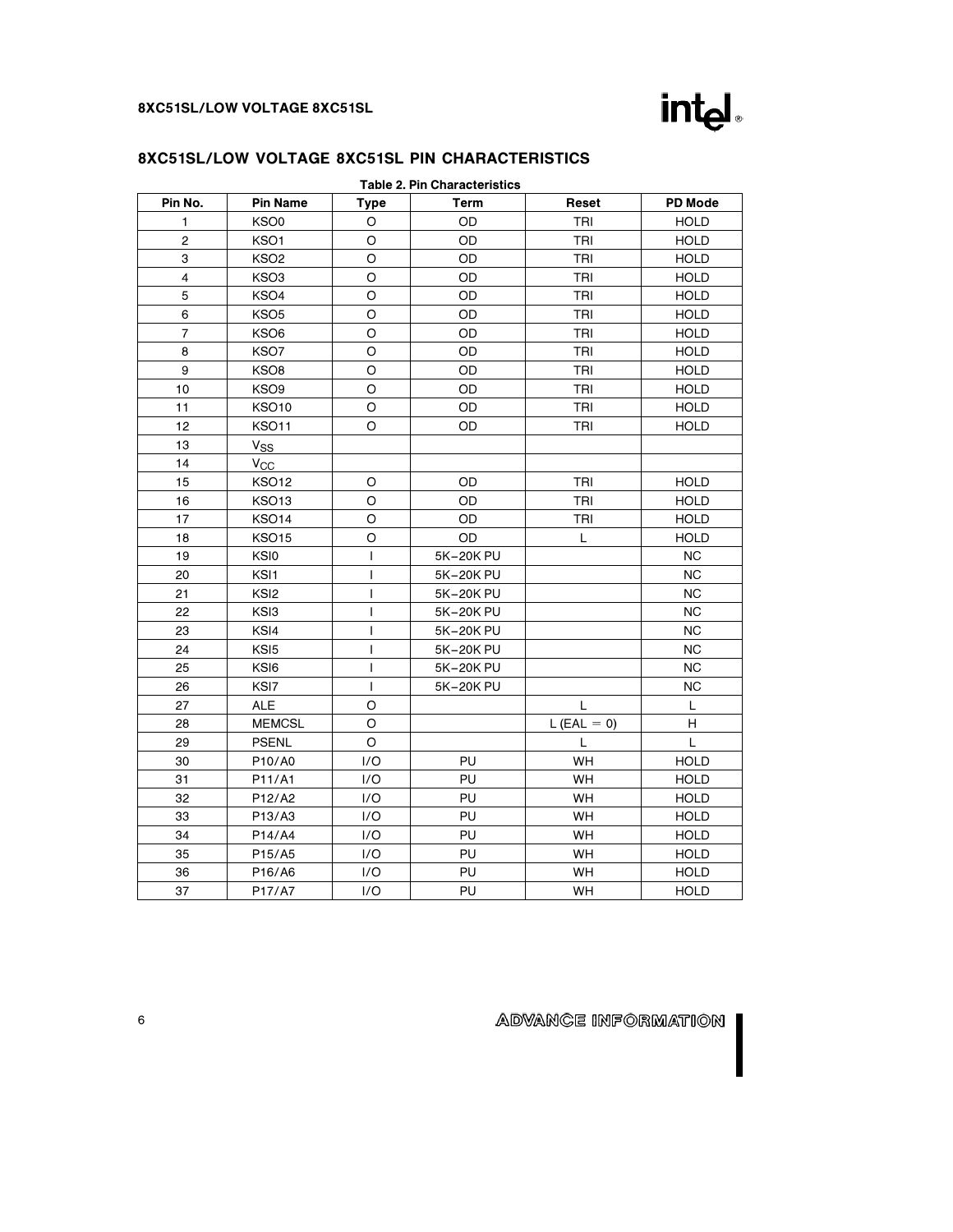| Table 2. Pin Characteristics (Continued) |                       |                |             |       |                |  |  |
|------------------------------------------|-----------------------|----------------|-------------|-------|----------------|--|--|
| Pin No.                                  | <b>Pin Name</b>       | <b>Type</b>    | <b>Term</b> | Reset | <b>PD Mode</b> |  |  |
| 38                                       | V <sub>SS</sub>       |                |             |       |                |  |  |
| 39                                       | <b>V<sub>SS</sub></b> |                |             |       |                |  |  |
| 40                                       | ADB0                  | 1/O            |             | TRI   | TRI            |  |  |
| 41                                       | ADB1                  | 1/O            |             | TRI   | TRI            |  |  |
| 42                                       | ADB <sub>2</sub>      | 1/O            |             | TRI   | TRI            |  |  |
| 43                                       | ADB3                  | I/O            |             | TRI   | TRI            |  |  |
| 44                                       | ADB4                  | I/O            |             | TRI   | TRI            |  |  |
| 45                                       | ADB <sub>5</sub>      | I/O            |             | TRI   | TRI            |  |  |
| 46                                       | ADB6                  | 1/O            |             | TRI   | TRI            |  |  |
| 47                                       | ADB7                  | 1/O            |             | TRI   | TRI            |  |  |
| 48                                       | P20/A8                | I/O            | PU          | WH    | <b>HOLD</b>    |  |  |
| 49                                       | P21/A9                | I/O            | PU          | WH    | <b>HOLD</b>    |  |  |
| 50                                       | P22/A10               | 1/O            | PU          | WH    | <b>HOLD</b>    |  |  |
| 51                                       | P23/A11               | I/O            | PU          | WH    | <b>HOLD</b>    |  |  |
| 52                                       | P24/A12               | 1/O            | PU          | WH    | <b>HOLD</b>    |  |  |
| 53                                       | P25/A13               | I/O            | PU          | WH    | <b>HOLD</b>    |  |  |
| 54                                       | P26/A14               | 1/O            | PU          | WH    | <b>HOLD</b>    |  |  |
| 55                                       | P27/LED4              | 1/O            | OD          | TRI   | <b>HOLD</b>    |  |  |
| 56                                       | $V_{SS}$              |                |             |       |                |  |  |
| 57                                       | GATEA20               | O              |             | WH    | <b>HOLD</b>    |  |  |
| 58                                       | PCDB7                 | 1/O            |             | TRI   | TRI            |  |  |
| 59                                       | PCDB6                 | 1/O            |             | TRI   | TRI            |  |  |
| 60                                       | PCDB5                 | I/O            |             | TRI   | <b>TRI</b>     |  |  |
| 61                                       | PCDB4                 | 1/O            |             | TRI   | TRI            |  |  |
| 62                                       | PCDB3                 | I/O            |             | TRI   | TRI            |  |  |
| 63                                       | PCDB <sub>2</sub>     | I/O            |             | TRI   | <b>TRI</b>     |  |  |
| 64                                       | <b>RCL/PROGL</b>      | O              |             | WH    | <b>HOLD</b>    |  |  |
| 65                                       | $V_{CC}$              |                |             |       |                |  |  |
| 66                                       | PCDB1                 | 1/O            |             | TRI   | TRI            |  |  |
| 67                                       | PCDB0                 | 1/O            |             | TRI   | TRI            |  |  |
| 68                                       | <b>RST</b>            | $\mathbf{I}$   |             |       |                |  |  |
| 69                                       | XTAL <sub>2</sub>     | O              |             |       | H              |  |  |
| 70                                       | XTAL1                 | $\mathbf{I}$   |             |       |                |  |  |
| 71                                       | <b>PCOBF</b>          | O              |             | L     | <b>HOLD</b>    |  |  |
| 72                                       | <b>CSL</b>            | $\mathbf{I}$   |             |       |                |  |  |
| 73                                       | <b>RDL</b>            | I              |             |       |                |  |  |
| 74                                       | <b>WRL</b>            | $\overline{1}$ |             |       |                |  |  |

## 8XC51SL/LOW VOLTAGE 8XC51SL PIN CHARACTERISTICS (Continued)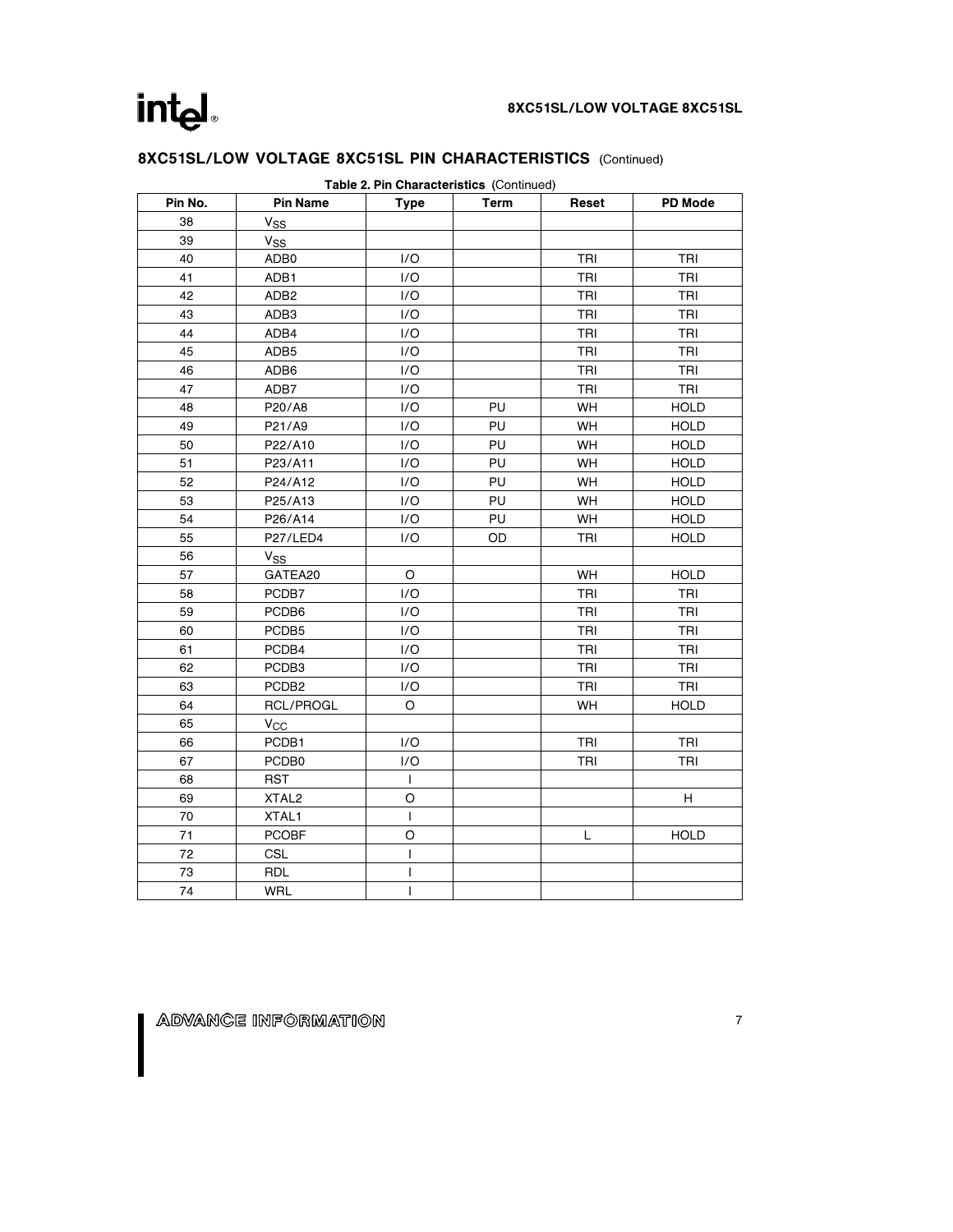

| Pin No. | <b>Pin Name</b>  | <b>Type</b> | <b>Term</b> | Reset     | <b>PD Mode</b> |
|---------|------------------|-------------|-------------|-----------|----------------|
| 75      | A0               |             |             |           |                |
| 76      | AIN3             |             |             |           |                |
| 77      | AIN <sub>2</sub> | T           |             |           |                |
| 78      | AIN1             | ı           |             |           |                |
| 79      | AIN <sub>0</sub> | I           |             |           |                |
| 80      | <b>AVREF</b>     |             |             |           |                |
| 81      | <b>AVGND</b>     |             |             |           |                |
| 82      | $V_{CC}$         |             |             |           |                |
| 83      | $V_{SS}$         |             |             |           |                |
| 84      | P37/RDL          | 1/O         | PU          | <b>WH</b> | <b>HOLD</b>    |
| 85      | P36/WRL          | 1/O         | PU          | <b>WH</b> | <b>HOLD</b>    |
| 86      | P35/SIF11        | 1/O         | OD          | TRI       | <b>HOLD</b>    |
| 87      | P34/T0           | 1/O         | PU          | WH        | <b>HOLD</b>    |
| 88      | P33/SIF10        | 1/O         | <b>OD</b>   | L.        | <b>HOLD</b>    |
| 89      | P32/INT0         | 1/O         | PU          | WH        | <b>HOLD</b>    |
| 90      | P31/SIF01        | 1/O         | OD          | TRI       | <b>HOLD</b>    |
| 91      | P30/SIF00        | 1/O         | <b>OD</b>   | L         | <b>HOLD</b>    |
| 92      | A1               | I           |             |           |                |
| 93      | V <sub>SS</sub>  |             |             |           |                |
| 94      | EAL              | I           |             |           |                |
| 95      | <b>LOADREN</b>   | T           |             |           |                |
| 96      | $V_{SS}$         |             |             |           |                |
| 97      | LED <sub>3</sub> | O           | OD          | TRI       | <b>HOLD</b>    |
| 98      | LED <sub>2</sub> | $\circ$     | OD          | TRI       | <b>HOLD</b>    |
| 99      | LED <sub>1</sub> | $\circ$     | <b>OD</b>   | TRI       | <b>HOLD</b>    |
| 100     | LED <sub>0</sub> | O           | OD          | TRI       | <b>HOLD</b>    |

## 8XC51SL/LOW VOLTAGE 8XC51SL PIN CHARACTERISTICS (Continued)

#### NOTES:

1. During Power Down mode all floating I/O pins or inputs without internal pullups should be driven. 2. PU e Pulled Up, OD e Open Drain, WH e Weak High, TRI e Tri-State.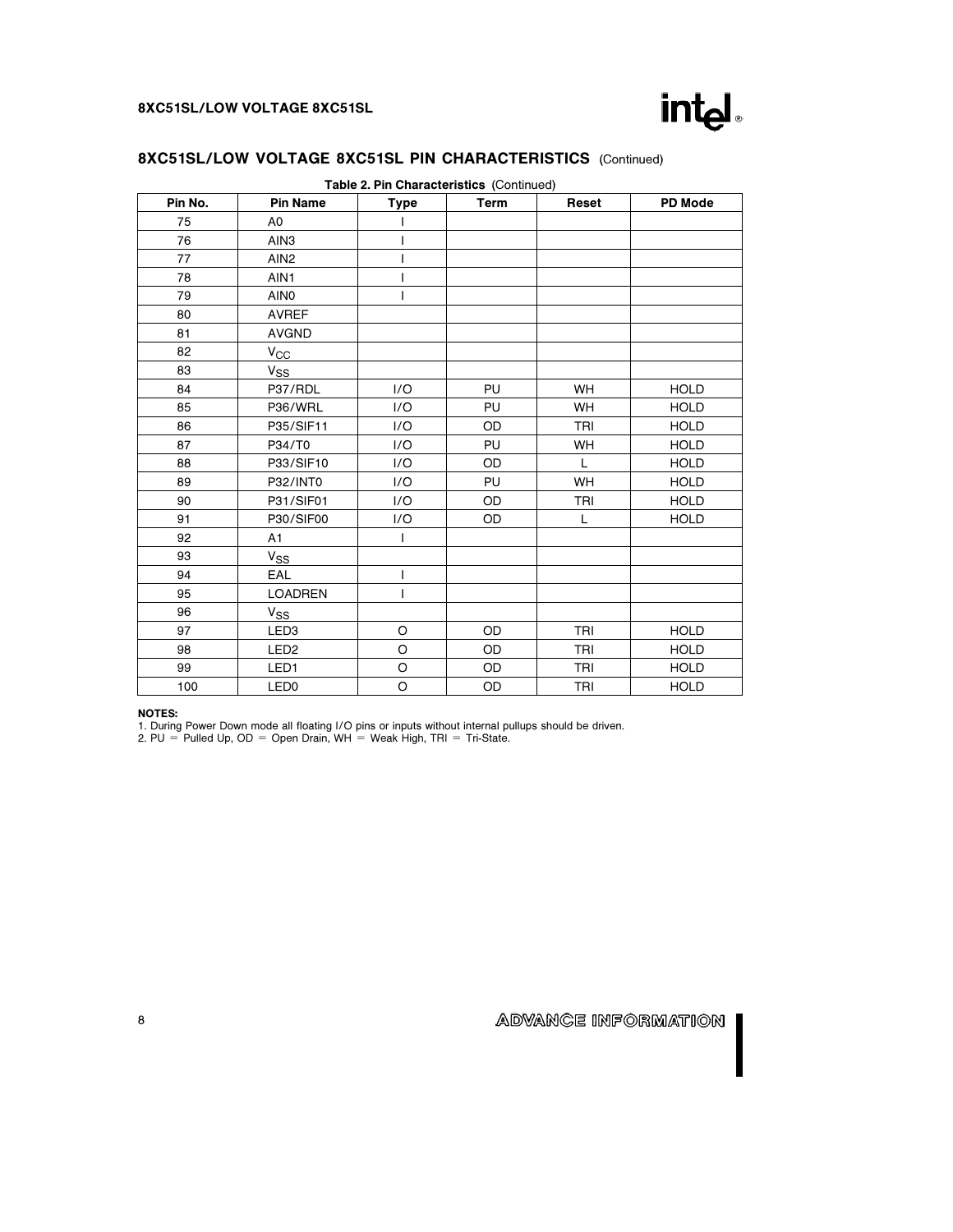## intal

#### PORT STRUCTURES AND **OPERATION**

All three 51SL ports are bidirectional. Each consists of a latch (Special Function Registers P1 through P3), an output driver, and an input buffer. Port 0 of the 51SL CPU does not connect to the package pins. It is used internally to drive the keyboard scan logic.

The output drivers of ports 1 and 2 can be used in accesses to external memory. The 51SL provides the LOADREN signal to facilitate external memory interfaces. When the LOADREN signal is high, Port 1 outputs the low byte of the external memory address. If LOADREN is tied low, then the Port 1 signals continue to emit the P1 SFR content. Port 2 outputs the upper seven bits of the high byte of the external address when the address is 15 bits wide and either EAL is tied low or EAL is tied high and Bit 0 (ADDREN) of configuration register 1 is set. Otherwise, the Port 2 pins continue to emit the P2 SFR content.

#### I/O Configurations

All port pins with the exception of P27/LED4, P30/SIF00, P31/SIF01, P33/SIF10, and P35/SIF11 have fixed internal pullups and therefore are called ''quasi-bidirectional ports''. When configured as inputs, the pins are pulled high by the pullups and will source current when externally pulled low.

During a 15-bit external program memory access, Port 2 outputs the high address byte. In the 80C51 the Port 2 drivers use the strong pullup during the entire time that they are emitting a ''1'' on a Port 2 bit. In this instance, the 80C51 weak quasi-bidirectional pullup condition that normally occurs after two oscillator periods does not occur. Port 1 and Port 2 of the 51SL emulate the quasi-bidirectional pullup condition during program memory access, not this extended strong pullup condition.

#### POWER MANAGEMENT

The 51SL uses low power CHMOS and provides for two further power savings modes, available when inactive: Idle mode, typically between keystrokes; and Power Down mode, upon command from the host. A four channel, eight-bit A/D converter is also included for power management (i.e., battery voltage/temperature monitoring, etc.).

#### 8XC51SL/LOW VOLTAGE 8XC51SL

#### Idle Mode

Idle mode is initiated by an instruction that sets the PCON.0 bit (SFR address 87H) in the 51SL. In Idle mode, the internal clock signal to the 51SL CPU is gated off, but not to the interrupt timer and Serial Port functions. The 51SL status is preserved in its entirety: the Stack Pointer, Program Counter, Program Status Word, Accumulator, and all other registers maintain their data. The port pins hold the logic levels they had when Idle mode was activated. ALE and PSENL are held high. If an A/D conversion is in process when Idle mode is entered, any conversion results may contain erroneous data. Idle mode is exited via a hardware reset, or an enable interrupt.

#### Power Down Mode

Power Down mode is initiated by an instruction that sets bit PCON.1 in the 51SL CPU. When the 51SL enters Power Down mode, all internal clocks, including the 51SL core clock, are turned off. If an external crystal is used, the internal oscillator is turned off. MEMCSL, the external memory select signal, goes inactive unless it is configured as a general purpose I/O (i.e., unless bit 3 of configuration register 1 is a ''1''). ALE and PSENL are both forced low. RAM contents are preserved.

Power Down mode can only be exited via a reset. This reset may occur either from the RST pin, or an internally generated reset. See the 51SL Hardware Description (Order No. #272268) for a detailed description of this reset.

#### HOST INTERFACE

The 51SL host interface is functionally compatible with the 8042 style UPI interface. It consists of the PCDB0-7 data bus; the RDL, WRL, A0 and CSL control signals; and the Keyboard Status register, Input Data register, and Output Data register. In addition, a second address line, A1, has been added to decode a second set of registers for power management functions. These registers are identical to the keyboard registers. The host interface also includes a PCOBF interrupt, GATEA20, and host reset (RCL) outputs. Two additional OBF signals, AUXOBF1 and AUXOBF2 are available through firmware configuration of P34/T0 and P37/RDL respectively.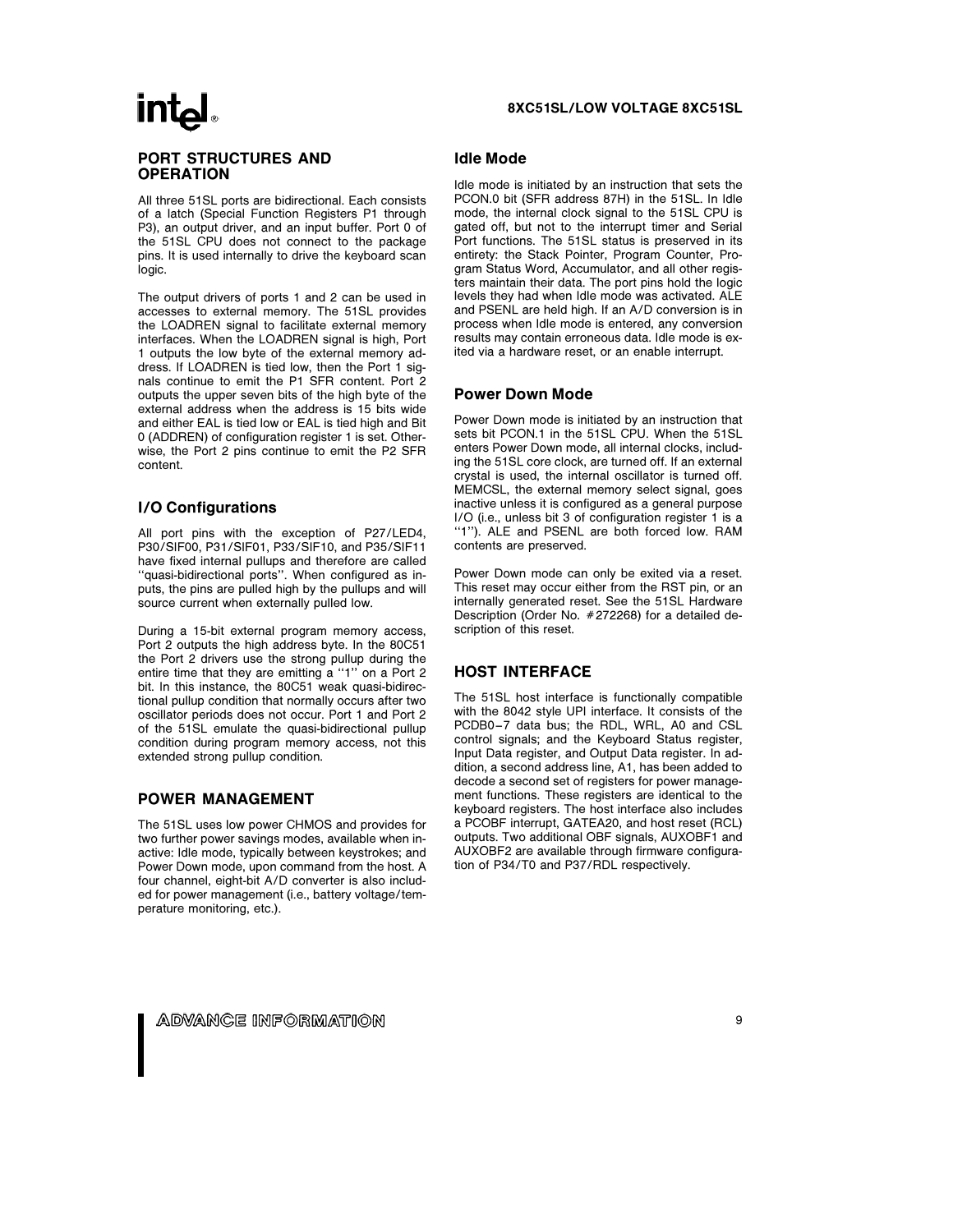#### KEYBOARD SCAN

The interface to the keyboard scan logic includes 16 slew-rate-controlled, open drain scan out lines (KSO0-15) and eight Schmitt trigger sense lines (KSI0 –7) with internal pullup resistors. KSI0 –7 connect directly to Port 0 of the 51SL CPU. The 16 scan out lines are controlled by the four low order bits of Port 0. Together KSO0-15 and KSI0-7 form a keyboard matrix.

#### EXTERNAL KEYBOARD AND MOUSE INTERFACE

Industry standard PC-AT compatible keyboards employ a two wire, bidirectional TTL interface for data transmission. Several sources also supply PS/2 mouse products that employ the same type of interface. To facilitate system expansion, the 51SL provides four signal pins that may be used to implement this interface directly for an external keyboard and mouse.



The 51SL has four high-drive, open-drain, bidirectional port pins that can be used for external serial interfaces, such as ISA external keyboard and PS/2 type mouse interfaces. They are P30/SIF00, P31/ SIF01, P33/SIF10, and P35/SIF11. P33/SIF10 is connected to the firmware configurable level/edge sensitive INTL interrupt pin of the 51SL CPU. P30/ SIF00 is connected to the edge sensitive SIF0INTL interrupt pin of the 51SL CPU. Note that on the Low Voltage 8XC51SL these inputs are protected to 5.5V in order to provide compatibility with as many external keyboard and PS/2 mouse devices as possible.

#### DESIGN CONSIDERATIONS

The low voltage characteristics of the Low Voltage 8XC51SL have indicated that additional care should be taken in selection of the crystal used in the oscillator circuit. In particular, series resistance of a crystal seems to have the largest effect on start-up time and steady state amplitude. Consequently, the lower the series resistance the better, although medium to better quality crystals are generally more than adequate.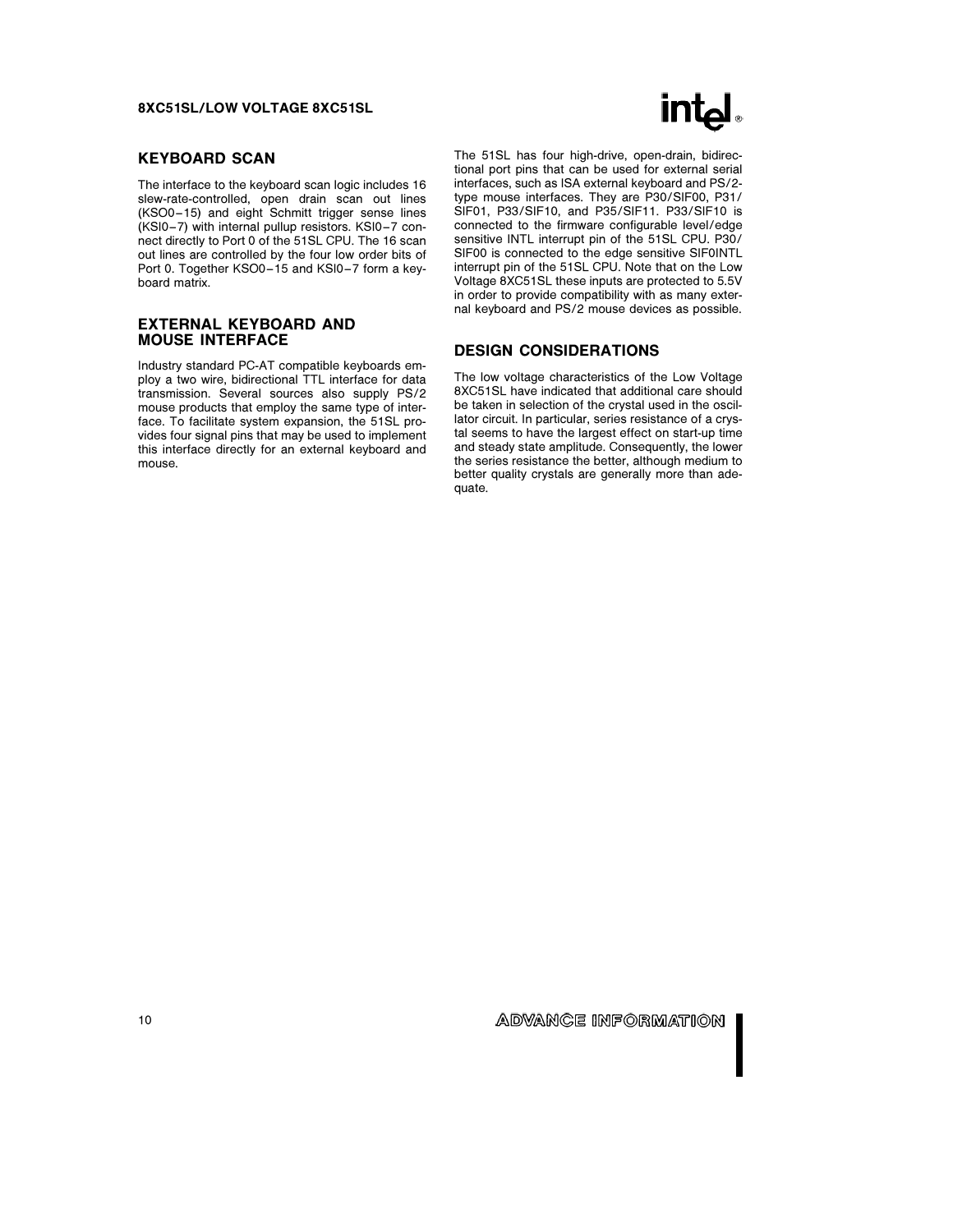#### 8XC51SL/LOW VOLTAGE 8XC51SL

## ELECTRICAL SPECIFICATIONS

#### ABSOLUTE MAXIMUM RATINGS\*

Ambient Temperature

| Under Bias $\ldots \ldots \ldots \ldots \ldots -40^{\circ}C$ to $+85^{\circ}C$                                  |
|-----------------------------------------------------------------------------------------------------------------|
| Storage Temperature $\dots\dots\dots -65$ °C to $+150$ °C                                                       |
| Voltage on Any Pin to $V_{SS}$ -0.5V to $V_{CC}$ + 0.5V                                                         |
| Power Dissipation1.0W**                                                                                         |
| ** This value is based on the maximum allowable die tem-<br>perature and the thermal resistance of the package. |

NOTICE: This data sheet contains information on products in the sampling and initial production phases of development. It is valid for the devices indicated in the revision history. The specifications are subject to change without notice.

\*WARNING: Stressing the device beyond the ''Absolute Maximum Ratings'' may cause permanent damage. These are stress ratings only. Operation beyond the ''Operating Conditions'' is not recommended and extended exposure beyond the ''Operating Conditions'' may affect device reliability.

#### OPERATING CONDITIONS

8XC51SL: T<sub>A</sub> (Under Bias) = 0°C to +70°C, V<sub>CC</sub> = +5V  $\pm$  10%, V<sub>SS</sub> = 0V Low Voltage 8XC51SL: T<sub>A</sub> (Under Bias) = 0°C to +70°C, V<sub>CC</sub> = +3.3V  $\pm$  0.3V, V<sub>SS</sub> = 0V

| Symbol           | <b>Parameter</b>                                                                                      | Min                 | Max                   | <b>Units</b> | <b>Test Conditions</b>         |
|------------------|-------------------------------------------------------------------------------------------------------|---------------------|-----------------------|--------------|--------------------------------|
| $V_{IL}$         | Input Low Voltage<br>(Except XTAL1, RST)                                                              | $-0.5$              | 0.8                   | V            |                                |
| $V_{ L1}$        | Input Low Voltage<br>(XTAL1, RST)                                                                     | $-0.5$              | $0.2 V_{C} - 0.1$     |              |                                |
| V <sub>IH</sub>  | Input High Voltage (Except EAL,<br>PCDB0-7, ADB0-7, XTAL1, RST,<br>CSL, RDL, WRL,<br>LOADREN, A0, A1) | 2.4                 | $V_{C}$ + 0.5         | V            |                                |
| V <sub>HH1</sub> | Input High Voltage (EAL)                                                                              | $V_{\rm CC}$ – 1.5  | $V_{CC}$ + 0.5        | V            |                                |
| V <sub>1H2</sub> | Input High Voltage (PCDB0-7,<br>ADB00-7, XTAL1, RST,<br>CSL, RDL, WRL,<br>LOADREN, A0, A1)            | 0.7 V <sub>CC</sub> | $V_{\text{CC}} + 0.5$ | V            |                                |
| Rp               | Internal Port Resistors KSI0-7                                                                        | 5                   | 20                    | KΩ           |                                |
| $V_{OL}$         | <b>Output Low Voltage</b><br>BP Pins <sup>(1)</sup> (Except P27/LED4)                                 | $-0.5$              | 0.4                   | V            | $I_{OL} = 16 \text{ mA}$       |
| V <sub>OL1</sub> | <b>Output Low Voltage</b><br>P27/LED4, LED0-3                                                         | $-0.5$              | 0.8                   | V            | $I_{\Omega I} = 12 \text{ mA}$ |
| V <sub>OL2</sub> | QB Pins <sup>(2)</sup> , PCDB0-7, RCL,<br>ADB0-7, GATEA20, KSO0-15,<br>MEMCSL, ALE, PSENL, PCOBF      | $-0.5$              | 0.4                   | V            | $I_{OL} = 4 mA$                |
| VOH              | <b>Output High Voltage</b><br>QB Pins, ALE, PSENL, PCOBF                                              | 2.4                 | $V_{\rm CC}$ + 0.5    | V            | $I_{OH} = -60 \mu A$           |
| V <sub>OH1</sub> | Outut High Voltage<br>MEMCSL,<br>PCDB0-7, ADB0-7                                                      | 4.0                 | $V_{CC}$ + 0.5        | V            | $I_{OH} = -2.0$ mA             |
| V <sub>OH2</sub> | Output High Voltage<br>RCL, GATEA20                                                                   | 4.0                 | $V_{\rm CC}$ + 0.5    | V            | $I_{OH} = 60 \mu A$            |

### 8XC51SL DC Characteristics (Over Operating Conditions)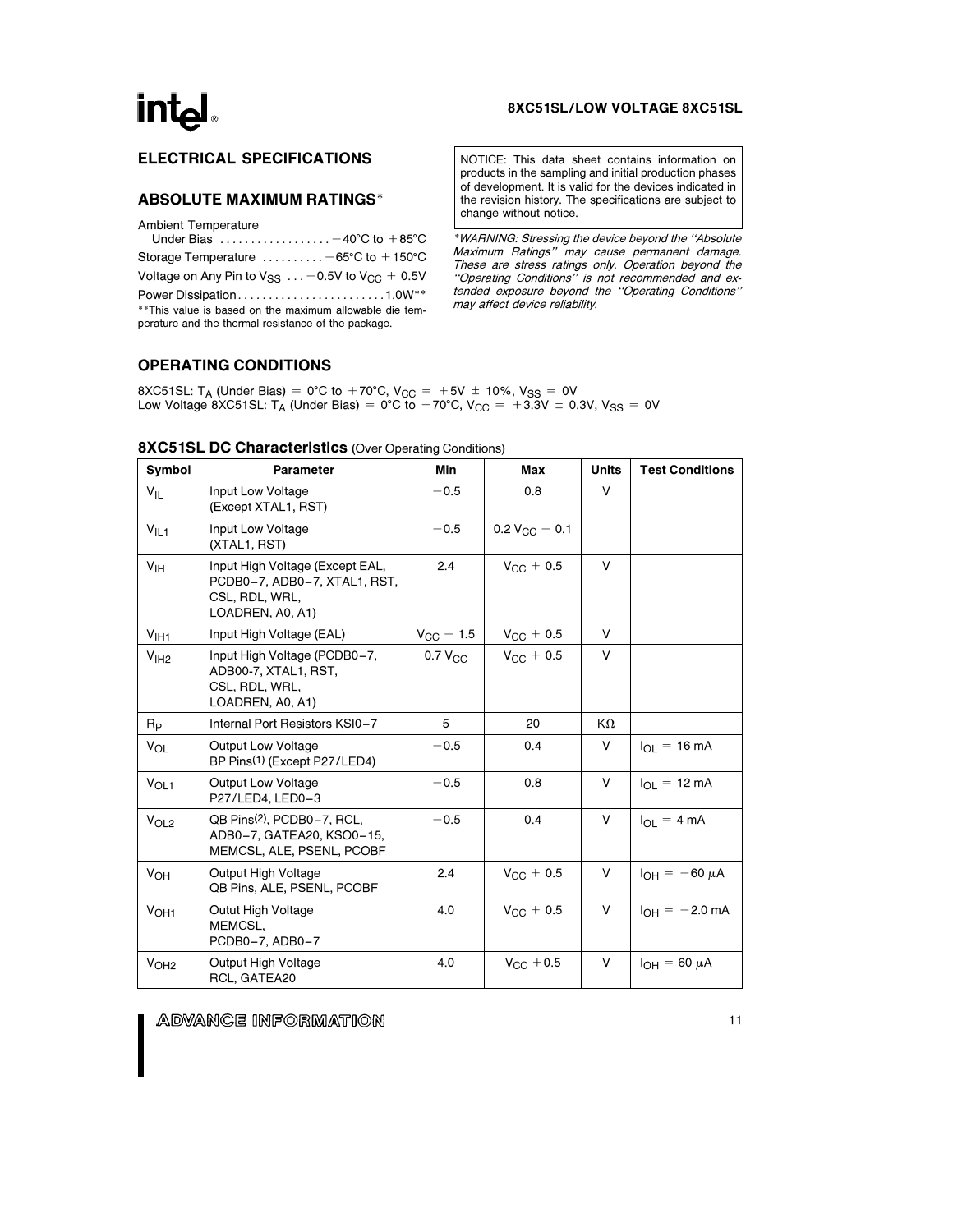

| ---------- |                                                   |     |       |       |                        |  |  |  |
|------------|---------------------------------------------------|-----|-------|-------|------------------------|--|--|--|
| Symbol     | <b>Parameter</b>                                  | Min | Max   | Units | <b>Test Conditions</b> |  |  |  |
| 址          | Logical 0 Input Current<br>OB <sup>(2)</sup> Pins |     | $-50$ | μA    | $V_{IN} = 0.4V$        |  |  |  |
|            | .                                                 |     |       |       | .<br>.                 |  |  |  |

## 8XC51SL DC Characteristics (Over Operating Conditions) (Continued)

| ЧL   | Lugical o filiput ourfeilt<br>OB <sup>(2)</sup> Pins                                           | ັບ              | $\mu$ n        | $V_{\rm IN} - V + V$ |
|------|------------------------------------------------------------------------------------------------|-----------------|----------------|----------------------|
|      | Input Leakage Current<br>(BP and Pure Input Pins<br>except for KSI0-7, XTAL1, and EAL)         | ±10             | μA             | $0 < V_{IN} < V_{C}$ |
| ידו. | Logical 1 to 0 Transition<br>Current QB <sup>(2)</sup> Pins                                    | — 1             | mA             | $V_{IN} = 2.0V$      |
| ICC  | <b>Power Supply Current</b><br>Active Mode at 16 MHz<br>Idle Mode at 16 MHz<br>Power-Down Mode | 38<br>15<br>TBD | mA<br>mA<br>μA |                      |

## Low Voltage 8XC51SL DC Characteristics (Over Operating Conditions)

| Symbol                | Parameter                                                                                                                     | Min                 | Max                | <b>Units</b> | <b>Test Conditions</b>         |
|-----------------------|-------------------------------------------------------------------------------------------------------------------------------|---------------------|--------------------|--------------|--------------------------------|
| $V_{IL}$              | Input Low Voltage<br>(Except XTAL1, RST, KSI0-7)                                                                              | $-0.5$              | 0.8                | V            |                                |
| $V_{\parallel L1}$    | Input Low Voltage<br>(XTAL1, RST)                                                                                             | $-0.5$              | $0.2 V_{CC} - 0.1$ |              |                                |
| $V_{112}$             | Input Low Voltage (KSI0-7)                                                                                                    | $-0.5$              | 0.6                |              |                                |
| V <sub>IH</sub>       | Input High Voltage (Except EAL,<br>PCDB0-7, ADB0-7, XTAL1, RST)<br>P30, P31, P33, P35)                                        | 2.0                 | $V_{\rm CC}$ + 0.5 | V            |                                |
| $V_{l+1}$             | Input High Voltage (EAL)                                                                                                      | $V_{CC}$ – 1        | $V_{CC}$ + 0.5     | V            |                                |
| V <sub>IH2</sub>      | Input High Voltage (PCDB0-7,<br>ADB0-7, XTAL1, RST)                                                                           | 0.7 V <sub>CC</sub> | $V_{\rm GC} + 0.5$ | V            |                                |
| V <sub>IH3</sub>      | Input High Voltage<br>(P30, P31, P33, P35)                                                                                    | 2.0                 | 5.5                | V            |                                |
| $R_{P}$               | Internal Port Resistors KSI0-7                                                                                                | 5                   | 20                 | KΩ           |                                |
| VOL                   | <b>Output Low Voltage</b><br>BP Pins <sup>(1)</sup> (Except P27/LED4)                                                         | $-0.5$              | 0.4                | V            | $I_{\Omega I} = 16 \text{ mA}$ |
| V <sub>OL1</sub>      | <b>Output Low Voltage</b><br>P27/LED4, LED0-3                                                                                 | $-0.5$              | 0.8                | V            | $I_{\Omega I} = 12 \text{ mA}$ |
| V <sub>OL2</sub>      | <b>Output Low Voltage</b><br>QB Pins <sup>(2)</sup> , PCDB0-7, RCL,<br>ADB0-7, GATEA20, KSO0-15,<br>MEMCSL, ALE, PSENL, PCOBF | $-0.5$              | 0.4                | V            | $I_{OL} = 4 mA$                |
| $V_{OH}$              | Output High Voltage<br>QB Pins, ALE, PSENL, PCOBF                                                                             | $V_{\rm CC}$ – 0.7  | $V_{C}$ + 0.5      | V            | $I_{OH} = -60 \mu A$           |
| V <sub>OH1</sub>      | Output High Voltage<br>MEMCSL,<br>PCDB0-7, ADB0-7                                                                             | 2.4                 | $V_{\rm CC} + 0.5$ | V            | $I_{OH} = -2.0$ mA             |
| V <sub>OH2</sub>      | Output High Voltage<br>RCL, GATEA20                                                                                           | 2.4                 | $V_{CC}$ + 0.5     | V            | $I_{OH} = 60 \mu A$            |
| <b>I<sub>IL</sub></b> | Logical 0 Input Current<br>QB <sup>(2)</sup> Pins                                                                             |                     | $-50$              | μA           | $V_{IN} = 0.4V$                |
| Ιu                    | Input Leakage Current<br>(BP and Pure Input Pins<br>except for KSI0-7, XTAL1, and EAL)                                        |                     | ±10                | μA           | $0 < V_{IN} < V_{CC}$          |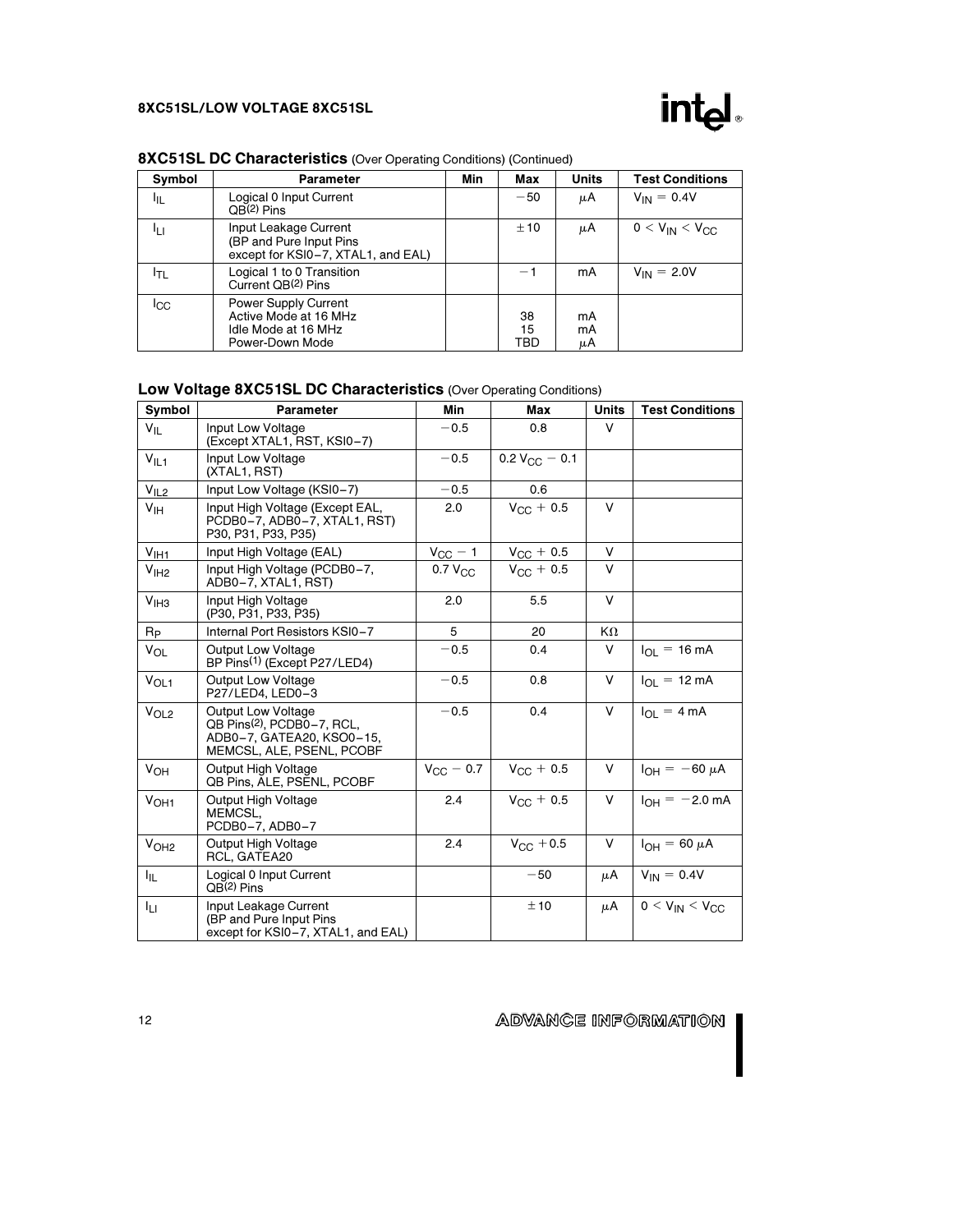#### 8XC51SL/LOW VOLTAGE 8XC51SL

| Symbol          | <b>Parameter</b>                                                                               | Min | Max             | Units          | <b>Test Conditions</b> |
|-----------------|------------------------------------------------------------------------------------------------|-----|-----------------|----------------|------------------------|
| ודו.            | Logical 1 to 0 Transition<br>Current QB(2) Pins                                                |     | $-650$          | μA             | $V_{IN} = 1.5V$        |
| <sup>I</sup> CC | <b>Power Supply Current</b><br>Active Mode at 16 MHz<br>Idle Mode at 16 MHz<br>Power-Down Mode |     | 25<br>10<br>175 | mA<br>mA<br>μA |                        |

#### Low Voltage 8XC51SL DC Characteristics (Over Operating Conditions)

NOTES:

1. Bidirectional (BP) pins include P27/LED4, P30/SIF00, P31/SIF01, P33/SIF10, P36/SIF11, MEMCSL, PCDB0 –7, and ADB0 –7.

2. Quasi-bidirectional (QB) pins include P20 –6/A8 –A14, P32/INT0, P34/T0, P36/WRL, P37/RDL and P10 –7/A0 –7.

3. Pure input pins include LOADREN, EAL, A0, A1, CSL, RDL, WRL, RST, AIN0 –3, and XTAL1.

#### AC Characteristics

#### EXPLANATION OF THE AC SYMBOLS

Each timing symbol has three or five characters. The first character is always ''T'' (for time). The other characters, depending on their positions, stand for the name of a signal or the logical status of that signal. Table 3 lists the characters and their meanings.

#### Example

 $TAVLL = Time$  for Address Valid to ALE Low.  $TLLPL = Time$  for ALE Low to PSEN Low.

|  |  | Table 3. AC Symbol Characters |
|--|--|-------------------------------|
|--|--|-------------------------------|

| Char. | Meaning                               |
|-------|---------------------------------------|
| A     | Address                               |
| C     | Clock                                 |
| D     | Input Data                            |
| н     | Logic Level HIGH                      |
|       | Instruction (Program Memory Contents) |
|       | Logic Level LOW, or ALE               |
| P     | <b>PSENL</b>                          |
| Q     | Output Data                           |
| R     | <b>RDL Signal</b>                     |
| т     | Time                                  |
| v     | Valid                                 |
| w     | <b>WRL Signal</b>                     |
| X     | No Longer a Valid Logic Level         |
| 7     | Float                                 |

### HOST-INTERFACE TIMING

All Outputs Loaded with 50 pF

| Symbol     | <b>Parameter</b>               | Min | Max | Units |
|------------|--------------------------------|-----|-----|-------|
| <b>TAR</b> | CSL, A0/A1 Setup to RD Low     | 0   |     | ns    |
| <b>TRA</b> | CSL, A0/A1 Hold after RDL High | 0   |     | ns    |
| TAD        | CSL, A0/A1 to Data Out Delay   |     | 50  | ns    |
| TAW        | CSL, A0/A1 Setup to WRL Low    | 0   |     | ns    |
| TWA        | CSL, A0/A1 Hold after WRL High | 10  |     | ns    |
| <b>TDW</b> | Data Setup to WRL High         | 60  |     | ns    |
| TWD        | Data Hold after WRL High       | 5   |     | ns    |
| TWW        | Minimum Pulse Width of WRL     | 50  |     | ns    |
| <b>TRR</b> | <b>RDL Pulse Width</b>         | 50  |     | ns    |
| TRD        | RDL Low to Data Out Delay      |     | 50  | ns    |
| <b>TDF</b> | RDL High to Data Float Delay   |     | 50  | ns    |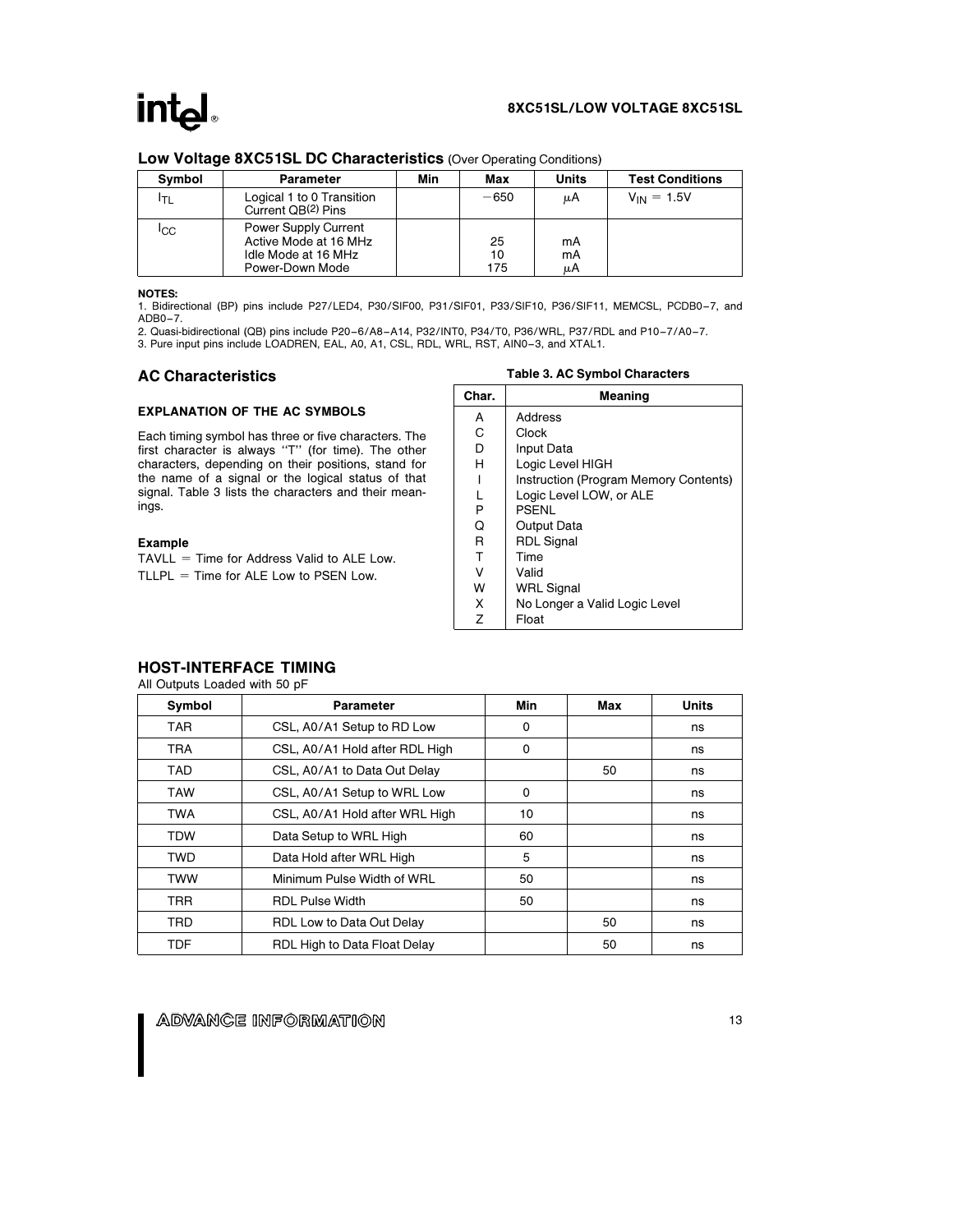

### EXTERNAL MEMORY TIMING

 $TCLCL = 1$  Clock Period, All Outputs Loaded with 50 pF

| Symbol       | Parameter                                | Min           | Max            | <b>Units</b> |
|--------------|------------------------------------------|---------------|----------------|--------------|
| 1/TCLCL      | <b>Oscillator Frequency</b>              | 2             | 16             | <b>MHz</b>   |
| <b>TLHLL</b> | <b>ALE Pulse Width</b>                   | $2TCLCL - 40$ |                | ns           |
| <b>TAVLL</b> | Address Valid to ALE Low                 | $TCLCL - 40$  |                | ns           |
| <b>TLLAX</b> | Address Hold after ALE Low               | $TCLCL - 30$  |                | ns           |
| <b>TLLIV</b> | ALE Low to Valid Instruction In          |               | $4TCLCL - 100$ | ns           |
| <b>TLLPL</b> | ALE Low to PSENL Low                     | $TCLCL - 30$  |                | ns           |
| <b>TPLPH</b> | <b>PSENL Pulse Width</b>                 | $3TCLCL - 45$ |                | ns           |
| <b>TPLIV</b> | PSENL Low to Valid Instruction In        |               | $3TCLCL - 105$ | ns           |
| <b>TPXIX</b> | Input Instruction Hold after PSENL High  | $\Omega$      |                | ns           |
| <b>TPXIZ</b> | Input Instruction Float after PSENL High |               | $TCLCL - 25$   | ns           |
| <b>TAVIV</b> | Address to Valid Instruction In          |               | $5TCLCL - 105$ | ns           |
| <b>TPLAZ</b> | <b>PSENL Low to Address Float</b>        |               | 10             | ns           |
| <b>TRLRH</b> | P37/RDL Pulse Width                      | $6TCLCL - 50$ |                | ns           |
| <b>TWLWH</b> | P36/WRL Pulse Width                      | $6TCLCL - 50$ |                | ns           |
| <b>TRLDV</b> | P37RDL Low to Valid Data In              |               | $5TCLCL - 100$ | ns           |
| <b>TRHDX</b> | Data Hold after P37/RDL                  | $\mathbf 0$   |                | ns           |
| <b>TRHDZ</b> | Data Float after P37/RDL                 |               | $2TCLCL - 50$  | ns           |
| <b>TLLDV</b> | ALE Low to Valid Data In                 |               | $8TCLCL - 100$ | ns           |
| <b>TAVDV</b> | Address to Valid Data In                 |               | $9TCLCL - 100$ | ns           |
| <b>TLLWL</b> | ALE Low to P37/RDL or P36/WRL Low        | $3TCLCL - 25$ | $3TCLCL + 25$  | ns           |
| <b>TAVWL</b> | Address Valid to P36/WRL Low             | $4TCLCL - 50$ |                | ns           |
| <b>TQVWX</b> | Data Valid before P36/WRL                | $TCLCL - 25$  |                | ns           |
| <b>TWHQX</b> | Data Hold after P36/WRL                  | $TCLCL - 25$  |                | ns           |
| <b>TQVWH</b> | Data Valid to P36/WRL High               | $7TCLCL - 50$ |                | ns           |
| <b>TRLAZ</b> | P37/RDL Low to Address Float             |               | $\mathbf 0$    | ns           |
| <b>TWHLH</b> | P37/RDL or P36/WRL High to ALE High      | $TCLCL-25$    | $TCLCL + 25$   | ns           |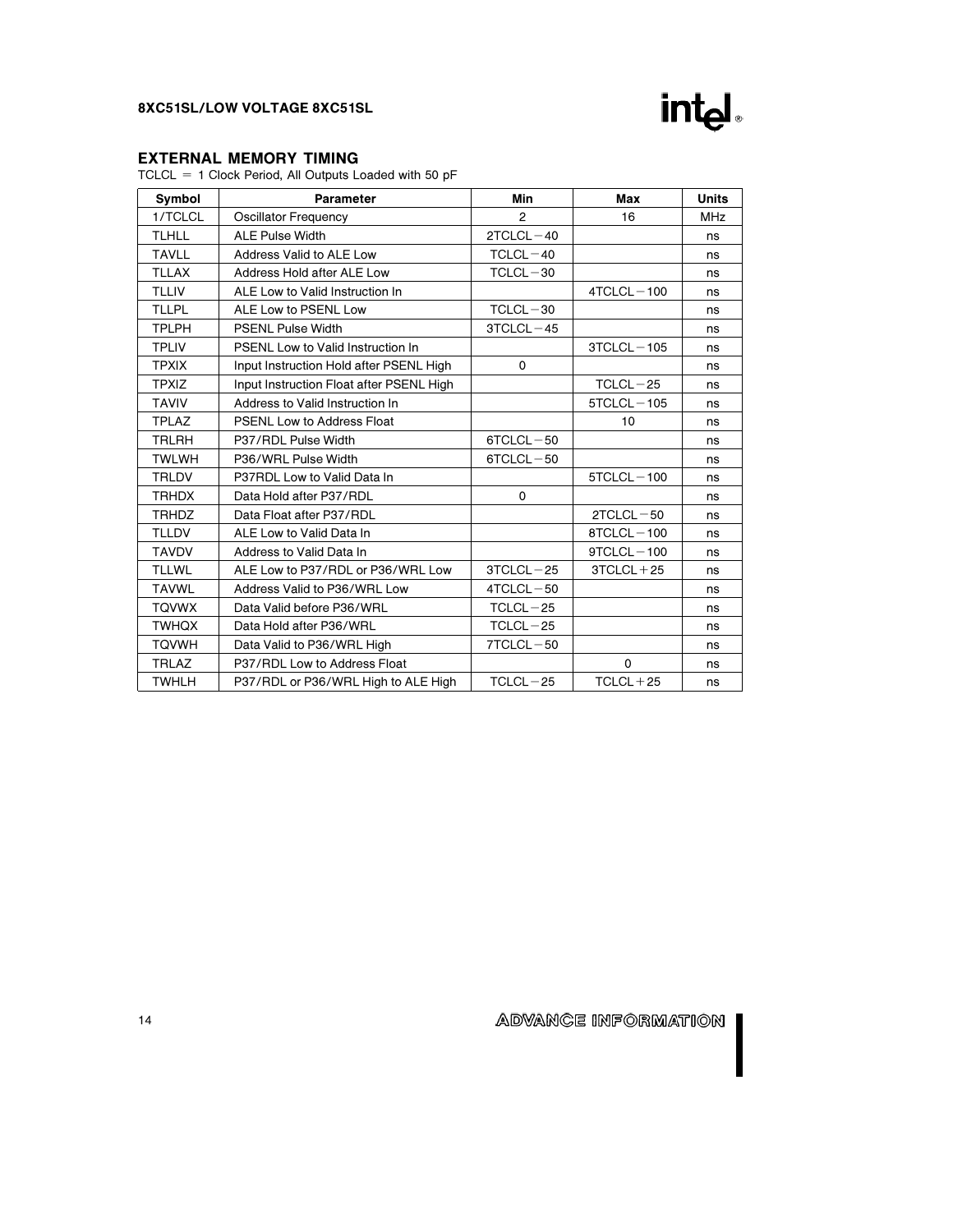# intel.







Figure 4. Host-Interface Write



Figure 5. External Data Memory Read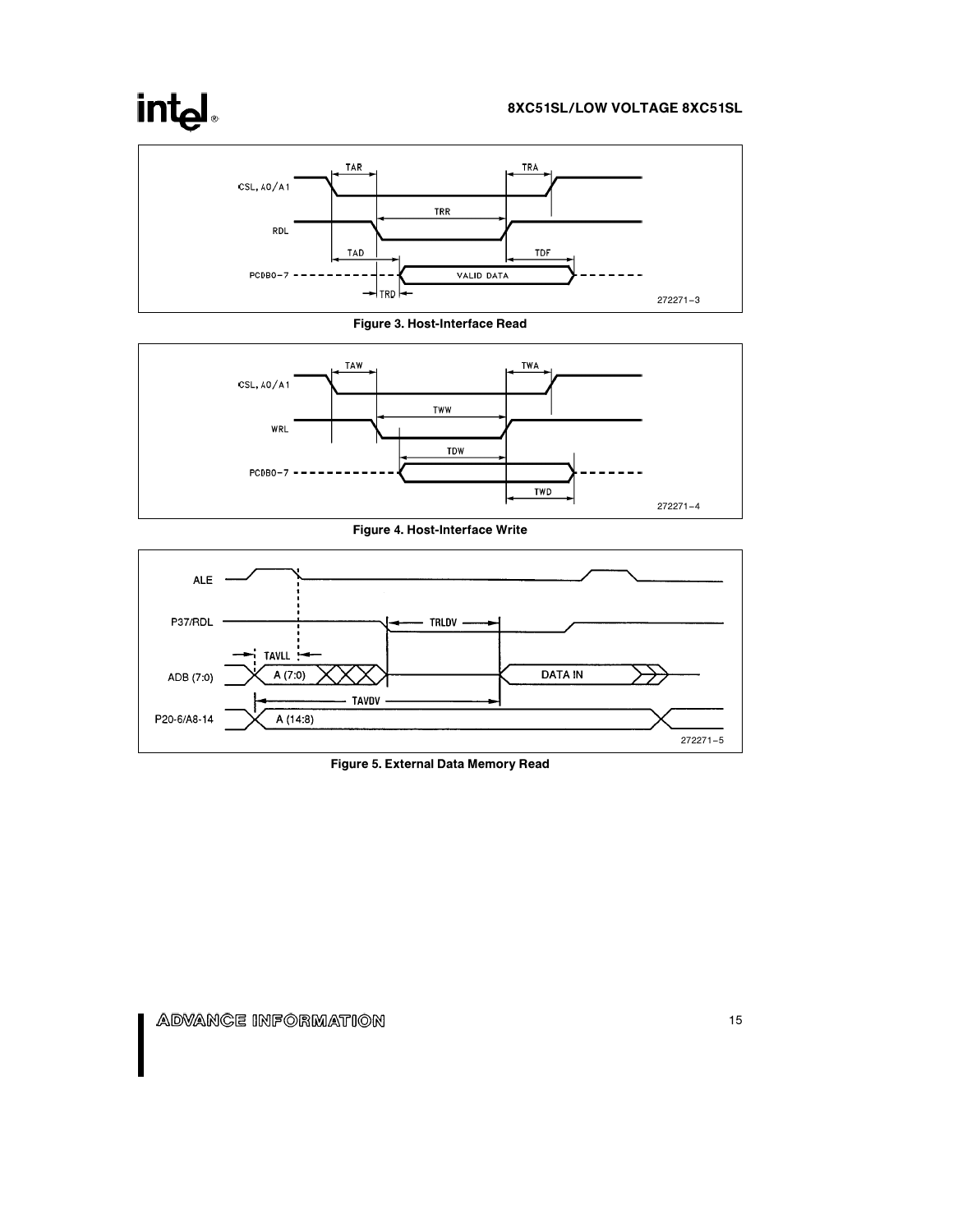







Figure 7. External Program Memory Read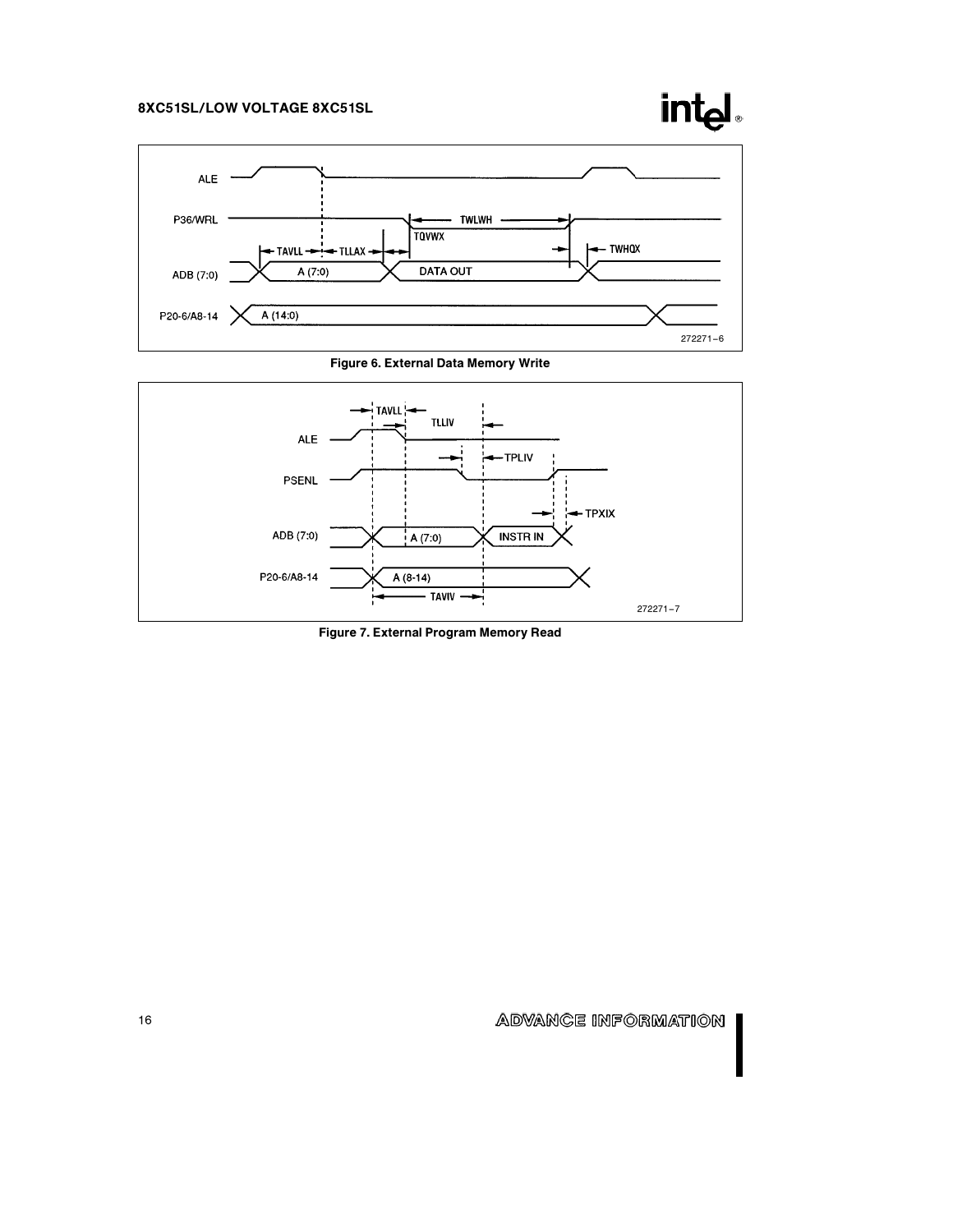### SERIAL PORT TIMING-SHIFT REGISTER MODE

Test Conditions: Over Operating Conditions, Load Capacitance  $= 50$  pF

| Symbol       | Parameter                                          |     | 16 MHz<br><b>Oscillator</b> | <b>Variable Oscillator</b> | Units           |    |
|--------------|----------------------------------------------------|-----|-----------------------------|----------------------------|-----------------|----|
|              |                                                    | Min | Max                         | Min                        | Max             |    |
| <b>TXLXL</b> | Serial Port Clock Cycle Time                       | 750 |                             | 12TCLCL                    |                 | ns |
| <b>TQVXH</b> | Output Data Setup to<br>Clock Rising Edge          | 492 |                             | $10TCLCL - 133$            |                 | ns |
| <b>TXHQX</b> | Output Data Hold after<br><b>Clock Rising Edge</b> | 50  |                             | $2TCLCL - 117$             |                 | ns |
| <b>TXHDX</b> | Input Data Hold after<br>Clock Rising Edge         | 0   |                             | 0                          |                 | ns |
| <b>TXHDV</b> | Clock Rising Edge to Input Data Valid              |     | 492                         |                            | $10TCLCL - 133$ | ns |

### SHIFT REGISTER MODE TIMING WAVEFORMS



### EXTERNAL CLOCK DRIVE

| Symbol       | <b>Parameter</b>     | Min | Max | Units      |
|--------------|----------------------|-----|-----|------------|
| 1/TCLCL      | Oscillator Frequency | 2.0 | 16  | <b>MHz</b> |
| <b>TCHCX</b> | High Time            | 20  |     | ns         |
| <b>TCLCX</b> | Low Time             | 20  |     | ns         |
| <b>TCLCH</b> | Rise Time            |     | 20  | ns         |
| <b>TCHCL</b> | <b>Fall Time</b>     |     | 20  | ns         |

## EXTERNAL CLOCK DRIVE WAVEFORM

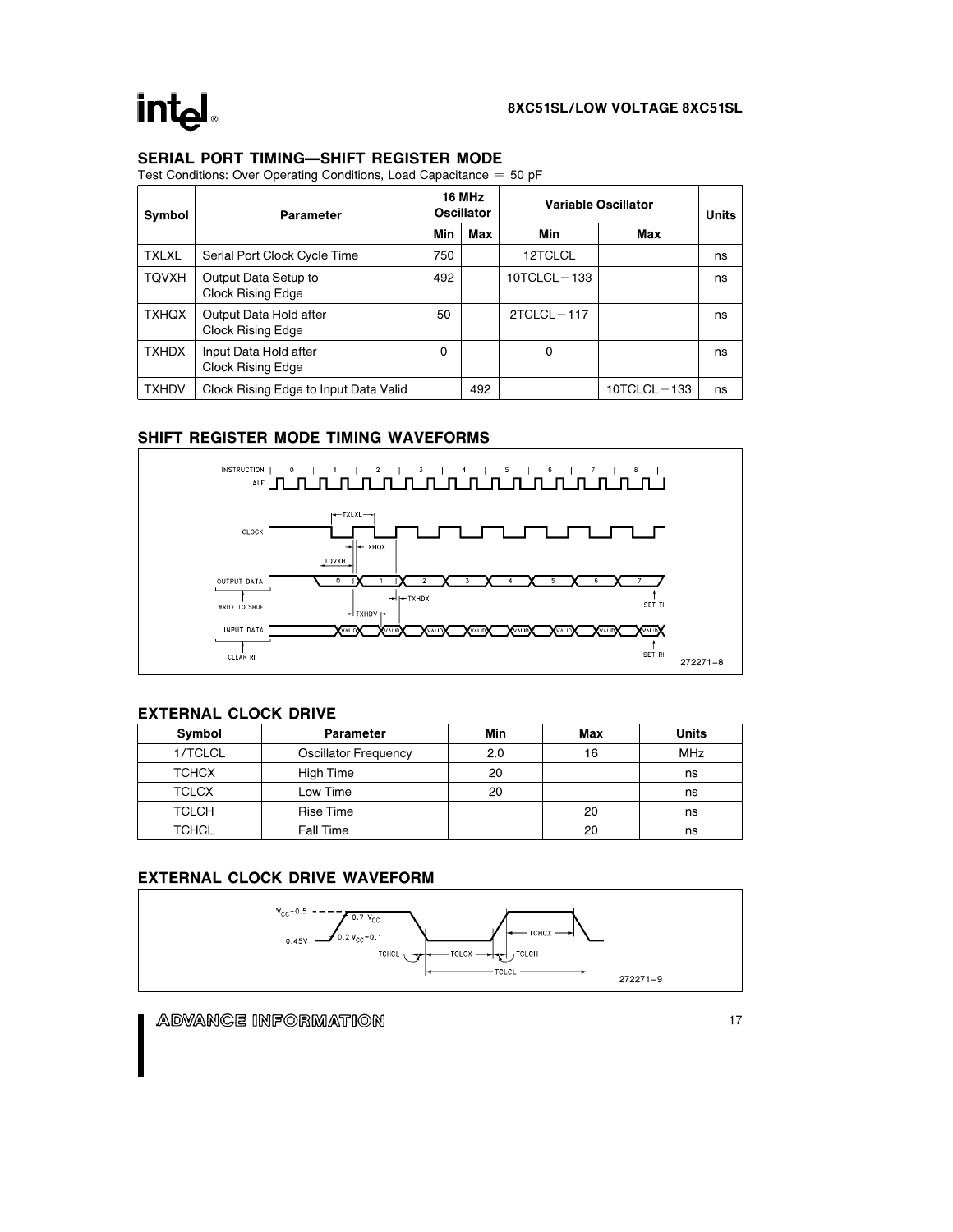#### PROGRAMMING THE OTP

The part must be running with a 4 MHz to 6 MHz oscillator. The address of a location to be programmed is applied to address lines, while the code byte to be programmed in that location is applied to data lines. Control and program signals must be held at the levels indicated in Table 4. Normally  $EAL/V_{PP}$ is held at a logic high until just before RCL/PROGL is to be pulsed. The EAL/V<sub>PP</sub> is raised to V<sub>PP</sub>, RCL/PROGL is pulsed low and then  $EAL/V_{PP}$  is returned to  $V_{CC}$  (also refer to timing diagrams). Also, the LOADREN signal must be grounded when programming or verifying.

#### NOTE:

Exceeding the V<sub>PP</sub> maximum for any amount of time could damage the device permanently. The V<sub>PP</sub> source must be well regulated and free of glitches.

#### DEFINITION OF TERMS

ADDRESS LINES: P10 –P17, P20 –P25, respectively for A0-A13.

DATA LINES: ADB0-7.

CONTROL SIGNALS: RST, GATEA20, P26, P27, P32, P36, P37.

PROGRAM SIGNALS: RCL/PROGL, EAL/Vpp.

### PROGRAMMING ALGORITHM

Refer to Table 4 and Figures 8 and 9 for address, data and control signals setup. To program the 87C51SL the following sequence must be exercised.

- 1. Input the valid address on the address lines.
- 2. Input the appropriate data byte on the data lines.
- 3. Activate the correct combination of control signals.
- 4. Raise EAL/V<sub>PP</sub> from V<sub>CC</sub> to 12.75V  $\pm$  0.25V.
- 5. Pulse RCL/PROGL 5 times.

Repeat 1 through 5 changing the address and data for the entire array or until the end of the object file is reached.

| Mode                | <b>RST</b> | GATEA20 | RCL/<br><b>PROGL</b> | EAL/V <sub>PP</sub> | P <sub>26</sub> | <b>P27</b> | P32 | P36 | <b>P37</b> |
|---------------------|------------|---------|----------------------|---------------------|-----------------|------------|-----|-----|------------|
| Program Code Data   | н          |         |                      | 12.75V              |                 |            |     |     | н          |
| Verify Code Data    | н          |         | Н                    |                     |                 |            |     |     |            |
| Read Signature Byte | н          |         | н                    | н                   |                 |            |     |     |            |

Note that in the above table, to program code data on the Low Voltage 87C51SL  $V_{CC}$  must be raised to  $5V \pm 10$ %. In addition, all address lines, data lines, and control signals being driven to a ''High'' level must be raised to 5V  $\pm$  10%. The RCL/PROGL signal must pulse between 0V and  $5V \pm 10\%$ .

To verify code data or read the signature bytes of the Low Voltage 87C51SL V<sub>CC</sub> must be set to 3.3V

 $\pm$  0.3V. In addition, all address lines and control signals being driven to a ''High'' level must be raised to  $3.3V \pm 0.3V$ .

For the standard (5V version) of the 87C51SL  $V_{\text{CC}}$ must always be at 5V  $\pm$  10%, and all "High" voltages must meet the DC specs indicated in the DC Characteristics section of this document.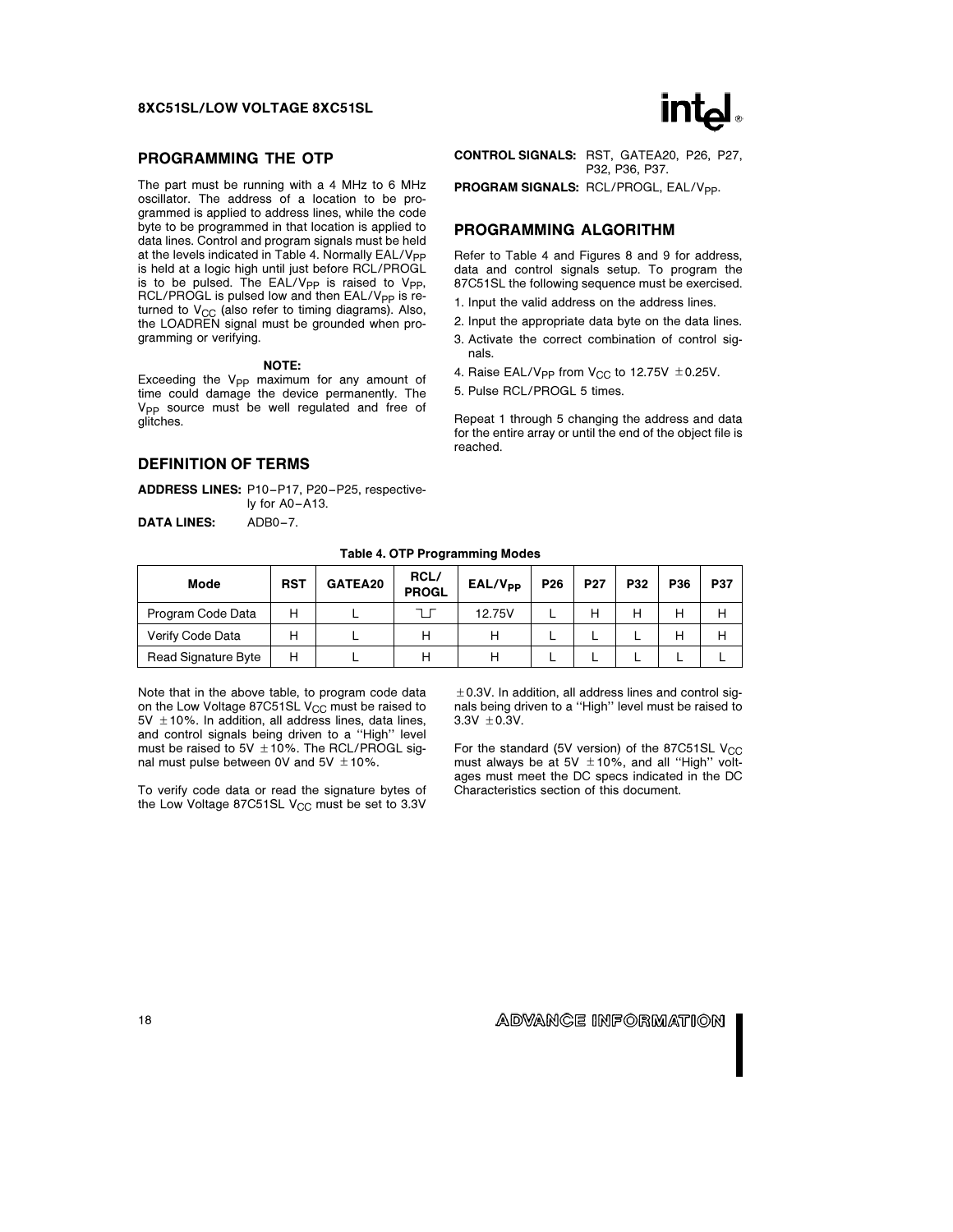## **intal**

#### 8XC51SL/LOW VOLTAGE 8XC51SL



Figure 8. Programming/Verifying the OTP



Figure 9. Programming Signal's Waveforms

### PROGRAM VERIFY

Program verify may be done after each byte that is programmed, or after a block of bytes that is programmed. In either case a complete verify of the array will ensure that it has been programmed correctly.

#### READING THE SIGNATURE BYTES

The 8XC51SL and Low Voltage 8XC51SL each have three signature bytes in locations 30H, 31H, and 60H. To read these bytes, follow the procedure for EPROM verify, but activate the control lines provided in Table 4 for Read Signature Byte.

|          | <b>Contents</b> |         |                               |                               |  |  |
|----------|-----------------|---------|-------------------------------|-------------------------------|--|--|
| Location | 87C51SL         | 83C51SL | <b>Low Voltage</b><br>87C51SL | <b>Low Voltage</b><br>83C51SL |  |  |
| 30H      | 89H             | 89H     | 89H                           | 89H                           |  |  |
| 31H      | 58H             | 58H     | 58H                           | 58H                           |  |  |
| 60H      | BBH             | 3BH     | ABH                           | 2BH                           |  |  |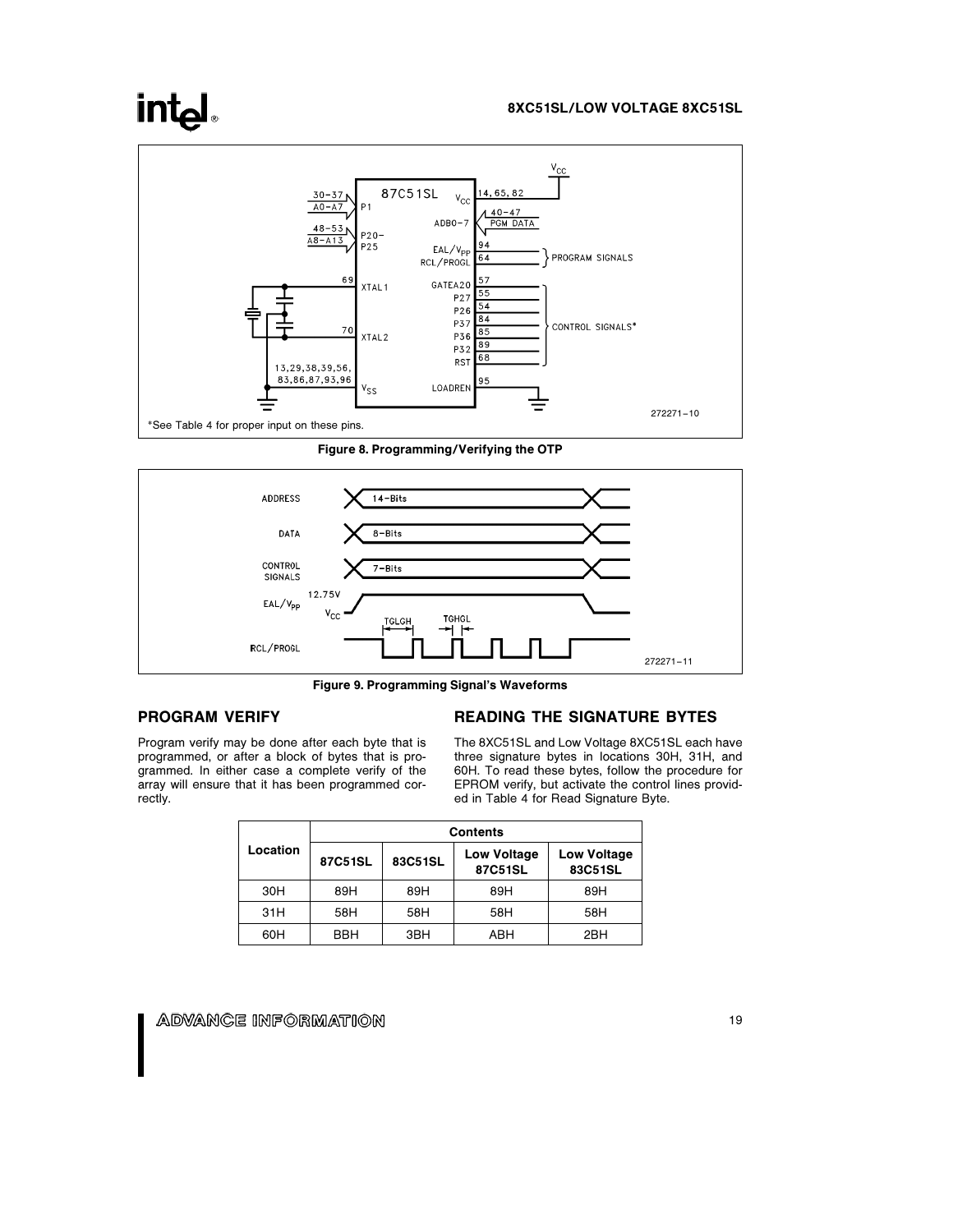

### OTP PROGRAMMING AND VERIFICATION CHARACTERISTICS

 $T_\mathsf{A} =$  21°C to 27°C; V<sub>CC</sub> = 5V  $\pm$  10% for 87C51SL, 3.3V  $\pm$  0.3V for Low Voltage 87C51SL (verification only).  $\rm V_{CC}^{'}$  for programming the Low Voltage 87C51SL must be 5.0V  $\pm$ 10%. V<sub>SS</sub> = 0V

| Symbol          | Parameter                          | Min     | Max     | <b>Units</b> |
|-----------------|------------------------------------|---------|---------|--------------|
| V <sub>PP</sub> | Programming Supply Voltage         | 12.5    | 13.0    | V            |
| <b>I</b> pp     | <b>Programming Supply Current</b>  |         | 75      | mA           |
| 1/TCLCL         | <b>Oscillator Frequency</b>        | 4       | 6       | <b>MHz</b>   |
| <b>TAVGL</b>    | Address Setp to PROGL Low          | 48TCLCL |         |              |
| <b>TGHAX</b>    | Address Hold after PROGL           | 48TCLCL |         |              |
| <b>TDVGL</b>    | Data Setup to PROGL Low            | 48TCLCL |         |              |
| <b>TGHDX</b>    | Data Hold after PROGL              | 48TCLCL |         |              |
| <b>TEHSH</b>    | (Enable) High to V <sub>PP</sub>   | 48TCLCL |         |              |
| <b>TSHGL</b>    | V <sub>PP</sub> Setup to PROGL Low | 10      |         | μS           |
| <b>TGHSL</b>    | V <sub>PP</sub> Hold after PROGL   | 10      |         | μS           |
| TGLGH           | <b>PROGL Width</b>                 | 90      | 110     | $\mu$ S      |
| <b>TAVQV</b>    | Address to Data Valid              |         | 48TCLCL |              |
| <b>TELQV</b>    | <b>ENABLE Low to Data Valid</b>    |         | 48TCLCL |              |
| <b>TEHQZ</b>    | Data Float after Enable            | 0       | 48TCLCL |              |
| <b>TGHGL</b>    | PROGL High to PROGL Low            | 10      |         | μS           |

## PROGRAMMING AND VERIFICATION WAVEFORMS

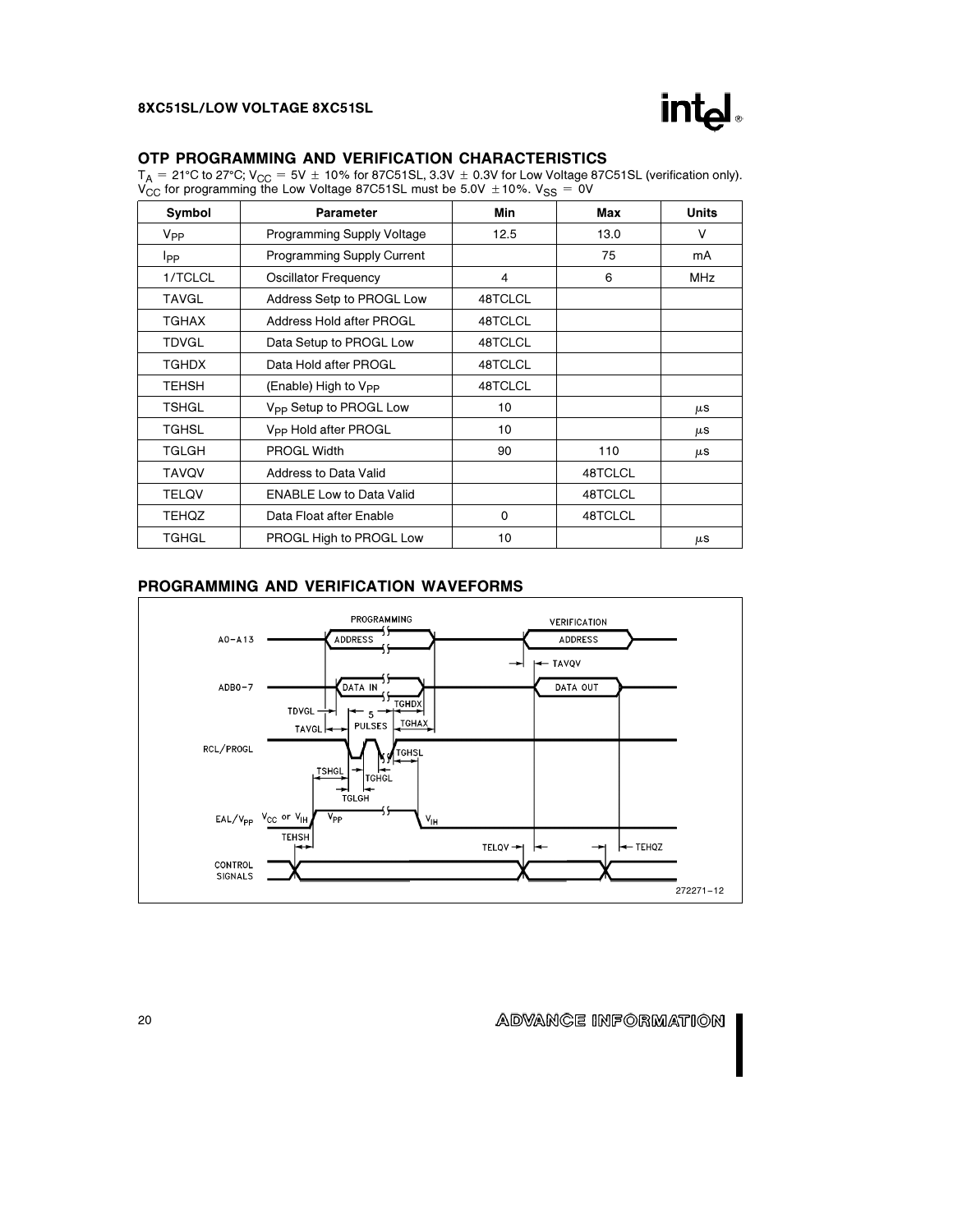## A/D CHARACTERISTICS

The 51SL includes a four-channel, 8-bit A/D converter. This A/D, with eight bits of accuracy, uses successive approximation with a switch capacitor comparator. It is designed to be used for sampling static analog signals (i.e., ideally suited for power management tasks such as battery voltage monitoring, etc.). The nominal conversion rate is 20  $\mu$ s at 16 MHz. The analog high and low voltage references are connected to AVREF and AVGND, respectively. The four input channels, AIN0-3 are connected from the package pins, unbuffered, to an analog multiplexer (on-chip). The absolute conversion accuracy is dependent upon the accuracy of AVREF. The specifications given assume adherence to the operating conditions section of this data sheet.

#### 8XC51SL/LOW VOLTAGE 8XC51SL

Testing is done at AVREF =  $5.12V$  and  $V_{CC} = 5.0V$ for the 8XC51SL, and at AVREF =  $3.2V$  and  $V_{CC}$  = 3.3V for the Low Voltage 8XC51SL.

## OPERATING CONDITIONS

| $V_{C}$ |  |  |
|---------|--|--|
|         |  |  |

| 8XC51SL 4.5V to 5.5V             |  |
|----------------------------------|--|
| Low Voltage 8XC51SL 3.0V to 3.6V |  |
| <b>AVREF</b>                     |  |
| 8XC51SL 4.5V to 5.5V             |  |
| Low Voltage 8XC51SL 3.0V to 3.6V |  |
|                                  |  |
| AINO-3 AVSS to AVREF             |  |
|                                  |  |
|                                  |  |

| <b>Parameter</b>                                                                             | Min         | Typ                     | Max      | <b>Units</b>                                                 |
|----------------------------------------------------------------------------------------------|-------------|-------------------------|----------|--------------------------------------------------------------|
| Resolution                                                                                   | 255<br>8    |                         | 256<br>8 | Levels<br><b>Bits</b>                                        |
| <b>Absolute Error</b>                                                                        | $\mathbf 0$ |                         | ±1       | <b>LSB</b>                                                   |
| <b>Full Scale Error</b>                                                                      |             | ±1                      |          | <b>LSB</b>                                                   |
| Zero Offset Error                                                                            |             | ±1                      |          | <b>LSB</b>                                                   |
| Non-Linearity Error                                                                          | $\Omega$    |                         | ±1       | <b>LSB</b>                                                   |
| Differential Non-Linearity Error                                                             | $\mathbf 0$ |                         | ±1       | <b>LSB</b>                                                   |
| Channel to Channel Matching                                                                  | $\mathbf 0$ |                         | ±1       | <b>LSB</b>                                                   |
| Repeatability                                                                                |             | ± 0.25                  |          | <b>LSB</b>                                                   |
| <b>Temperature Coefficients</b><br>Offset<br><b>Full Scale</b><br>Differential Non-Linearity |             | 0.003<br>0.003<br>0.003 |          | $LSB$ / $^{\circ}$ C<br>$LSB$ / $°C$<br>$LSB$ / $^{\circ}$ C |
| Off Isolation                                                                                | $-60$       |                         |          | dB                                                           |
| Feedthrough                                                                                  |             | $-60$                   |          | dB                                                           |
| V <sub>CC</sub> Power Supply Rejection                                                       |             | $-60$                   |          | dB                                                           |
| Input Resistance                                                                             | 750         |                         | 1.2K     | $\Omega$                                                     |
| Input Capacitance                                                                            |             | 3                       |          | рF                                                           |
| DC Input Leakage                                                                             | 0           |                         | 3.0      | μA                                                           |

#### A/D CONVERTER SPECIFICATIONS (Over Operating Conditions)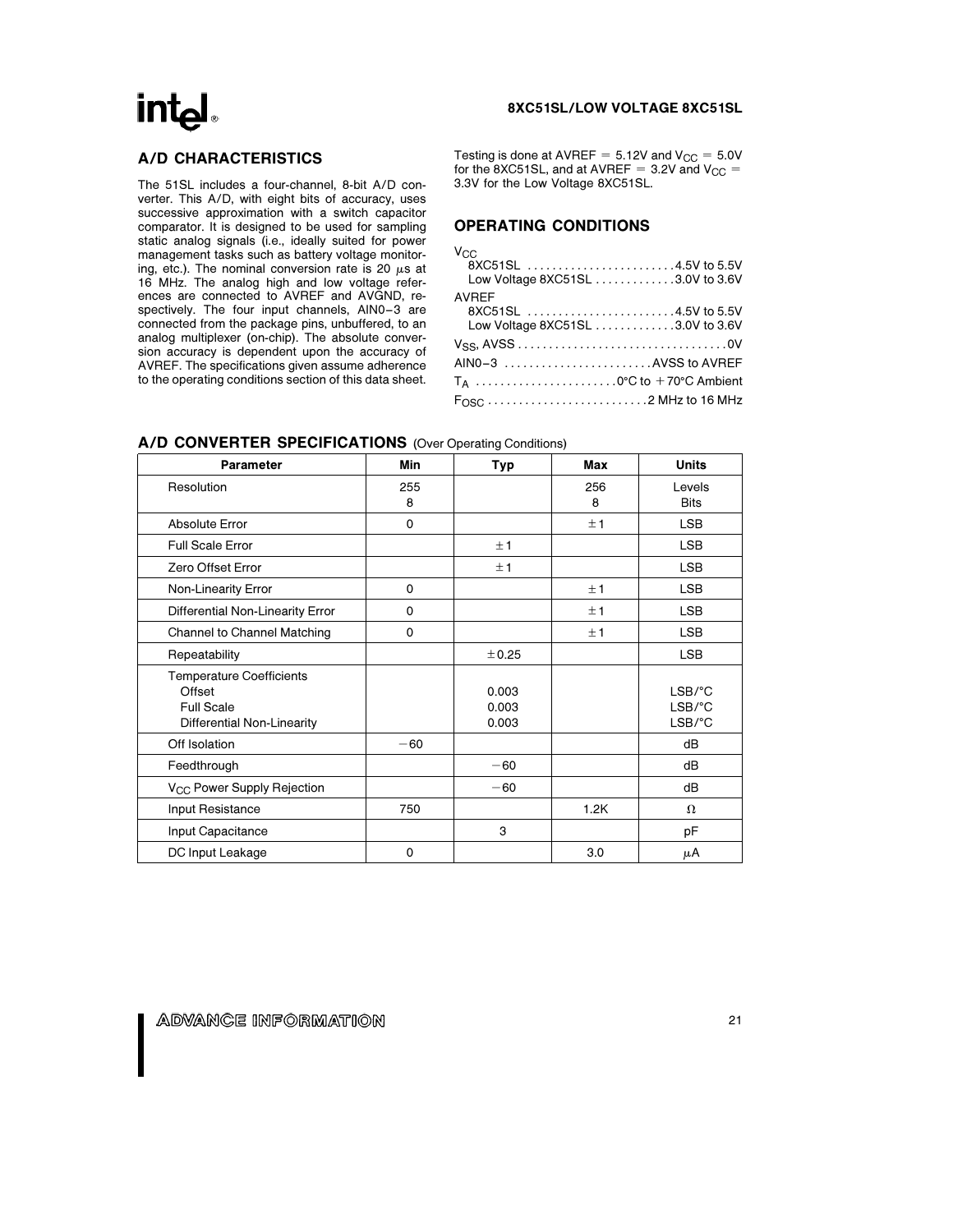

#### A/D Glossary of Terms

Absolute Error-The maximum difference between corresponding actual and ideal code transitions. Absolute Error accounts for all deviations of an actual converter from an ideal converter.

Actual Characteristic-The characteristic of an actual converter. The characteristic of a given converter may vary over temperature, supply voltage, and frequency conditions. An actual characteristic rarely has ideal first and last transition locations or ideal code widths. It may even vary over multiple conversions under the same conditions.

Break-Before-Make—The property of a multiplexer which guarantees that a previously selected channel will be deselected before a new channel is selected (e.g., the converter will not short inputs together).

Channel-to-Channel Matching-The difference between corresponding code transitions of actual characteristics taken from different channels under the same temperature, voltage and frequency conditions.

Characteristic-A graph of input voltage versus the resultant output code for an A/D converter. It describes the transfer function of the A/D converter.

Code-The digital value output by the converter.

Code Center—The voltage corresponding to the midpoint between two adjacent code transitions.

Code Transition—The point at which the converter changes from an output code of  $Q$ , to a code of  $Q +$ 1. The input voltage corresponding to a code transition is defined to be that voltage which is equally likely to produce either of two adjacent codes.

Code Width-The voltage corresponding to the difference between two adjacent code transitions.

Crosstalk-See "Off-Isolation".

DC Input Leakage-Leakage current to ground from an analog input pin.

Differential Non-Linearity-The difference between the ideal and actual code widths of the terminal based characteristic.

Feedthrough-Attenuation of a voltage applied on the selected channel of the A/D Converter after the sample window closes.

Full Scale Error-The difference between the expected and actual input voltage corresponding to the full scale code transition.

Ideal Characteristic-A characteristic with its first code transition at  $V_{IN} = 0.5$  LSB, its last code transition at  $V_{\text{IN}}$  = (V<sub>REF</sub> - 1.5 LSB) and all code widths equal to one LSB.

Input Resistance-The effective series resistance from the analog input pin to the sample capacitor.

LSB-Least Significant Bit-The voltage corresponding to the full scale voltage divided by  $2^n$ . where n is the number of bits of resolution of the converter. For an 8-bit converter with a reference voltage of 5.12V, one LSB is 20 mV. Note that this is different than digital LSBs since an uncertainty of two LSBs, when referring to an A/D converter, equals 40 mV. (This has been confused with an uncertainty of two digital bits, which would mean four counts, or 80 mV).

Monotonic-The property of successive approximation converters which guarantees that increasing input voltages produce adjacent codes of increasing value, and that decreasing input voltages produce adjacent codes of decreasing value.

No Missed Codes-For each and every output code, there exists a unique input voltage range which produces that code only.

Non-Linearity-The maximum deviation of code transitions of the terminal based characteristic from the corresponding code transitions of the ideal characteristic.

Off-Isolation-Attenuation of a voltage applied on a deselected channel of the A/D converter. (Also referred to as Crosstalk.)

Repeatability-The difference between corresponding code transitions from different actual characteristics taken from the same converter on the same channel at the same temperature, voltage and frequency conditions.

Resolution-The number of input voltage levels that the converter can unambiguously distinguish between. Also defines the number of useful bits of information which the converter can return.

Sample Delay-The delay from receiving the start conversion signal to when the sample window opens.

Sample Delay Uncertainty-The variation in the sample delay.

Sample Time-The time that the sample window is open.

Sample Time Uncertainty-The variation in the sample time.